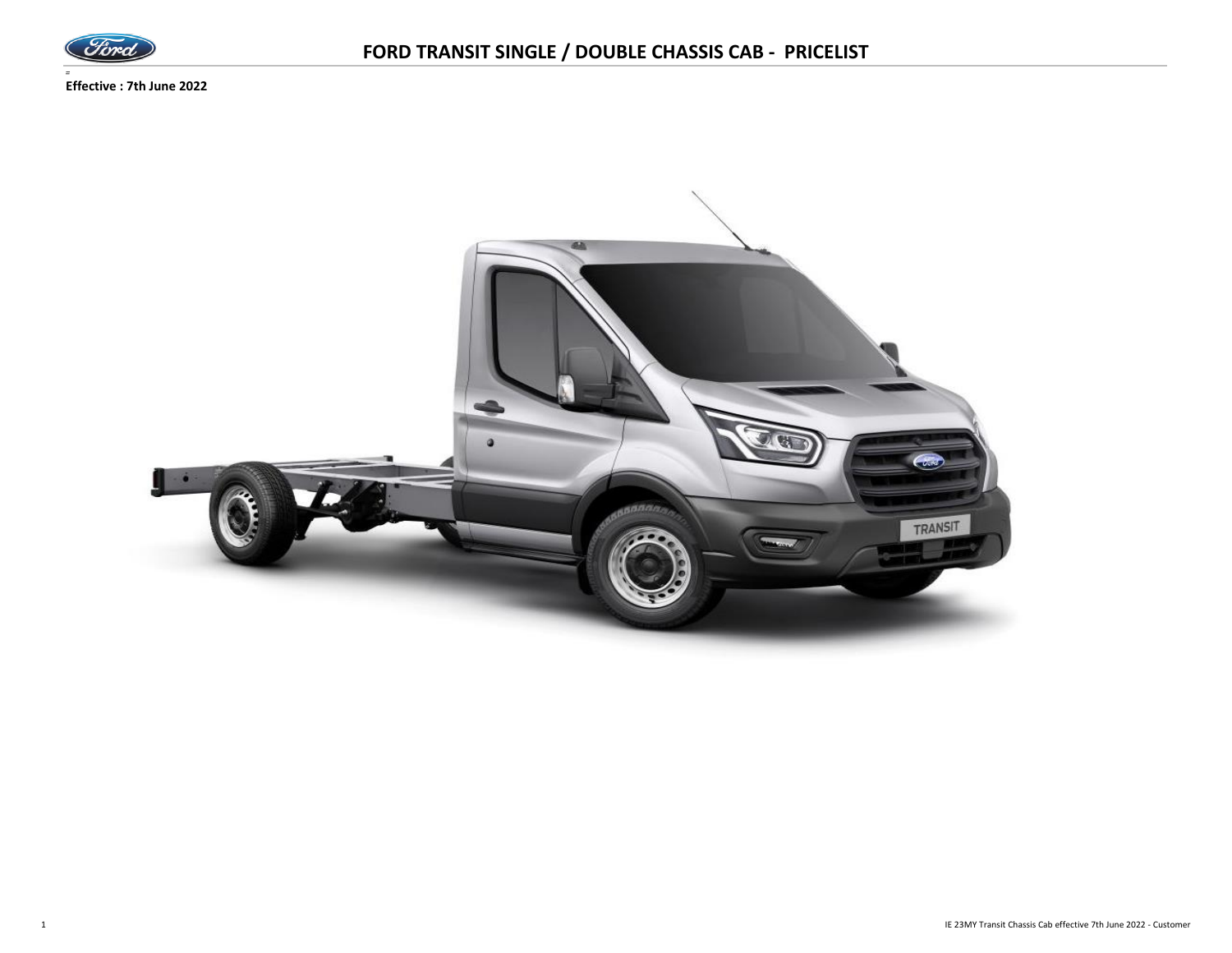### TRANSIT CHASSIS CAB SUMMARY



| Single Chassis Cap |           |                      |                                                |                        |
|--------------------|-----------|----------------------|------------------------------------------------|------------------------|
| Wheelbase          | Wheelbase | Chassis Frame Length | Rear of Vehicle to Rear<br><b>Wheel Centre</b> | Overall Vehicle Length |
|                    | (mm)      | (mm)                 | (mm)                                           | (mm)                   |
|                    | 3504      | 3142                 | 1045                                           | 5572                   |
|                    | 3954      | 3592                 | 1045                                           | 6022                   |
|                    | 3954      | 4149                 | 1602                                           | 6579                   |
|                    | 4522      | 5147                 | 2032                                           | 757                    |
|                    |           |                      |                                                |                        |

#### Double Chassis Cab

| Wheelbase | Wheelbase | <b>Chassis Frame Length</b> | Rear of Vehicle to Rear<br><b>Wheel Centre</b> | Overall Vehicle Length | <b>Header Courtesy Light</b>      | <b>JCFAF</b> |
|-----------|-----------|-----------------------------|------------------------------------------------|------------------------|-----------------------------------|--------------|
|           | (mm)      | (mm)                        | (mm)                                           | (mm)                   | Day/Night Inside Mirror           | <b>BSBAB</b> |
| LJ        | 3954      | 2777                        | 1045                                           | 6022                   | Partial Molded Headliner          | <b>BBZAC</b> |
| L4        | 3954      | 3159                        | 1427                                           | 6404                   | Partial Rubber Inside Floor Cover | <b>BBKAC</b> |
| Lb        | 4522      | 4149                        | 1849                                           | 7394                   | Molded Gear Shift Knob            | CAEAC        |

|                |                    |           |                             |                                                |                        | <b>Single Chassis Cab Leader</b>                                               |                              | <b>Single Chassis Cab Trend BEV only</b>                     |                       |
|----------------|--------------------|-----------|-----------------------------|------------------------------------------------|------------------------|--------------------------------------------------------------------------------|------------------------------|--------------------------------------------------------------|-----------------------|
|                |                    |           |                             |                                                |                        | <b>Exterior Features</b>                                                       |                              | <b>Exterior Features</b>                                     |                       |
|                |                    |           |                             |                                                |                        | Driver Assistance Package #7 (for N2 Series)                                   | <b>DBCAK</b>                 | Driver Assistance Package #8P                                | <b>DBCAL</b>          |
|                |                    |           |                             |                                                |                        | Partial Body Coloured Front Bumper                                             | <b>CLFBW</b>                 | Dual Power Heated Signal Mirrors                             | <b>BSHDJ</b>          |
|                |                    |           |                             |                                                |                        | Wide Bodyside Grey Moulding                                                    | <b>BMBBK</b>                 | Front Fog Lamps                                              | <b>JBKAB</b>          |
|                |                    |           |                             |                                                |                        | Driver Large Head/Short Arm Mirror<br>Black Dual Manual Signal Mirrors (for N1 | <b>BSDAK</b><br><b>BSHBW</b> | Automatic Headlamp Control Off<br>Automatic Windshield Wiper | <b>JEDAC</b><br>CFFAE |
|                |                    |           |                             |                                                |                        | Series)<br>Dual Power Heated Signal Mirrors (for N2                            |                              |                                                              |                       |
|                |                    |           |                             |                                                |                        | Series; for BEV)                                                               | <b>BSHDJ</b>                 | Electric Windshield Defroster                                | B3MAB                 |
|                |                    |           |                             |                                                |                        | Halogen Headlamps                                                              | <b>JBBAB</b>                 | <b>Interior Features</b>                                     |                       |
|                |                    |           |                             |                                                |                        | Daytime Running Lamps                                                          | <b>JBCAB</b>                 | Seat Pack 15 (contains Dual Passenger<br><b>Heated Seat)</b> | <b>BVFAR</b>          |
|                |                    |           |                             |                                                |                        | Automatic Headlamp Control Off (for N2<br>Series)                              | <b>JEDAC</b>                 | Interior Trim Accent Pack B                                  | <b>BBDAF</b>          |
|                |                    |           |                             |                                                |                        | Quad Beam Headlamps                                                            | <b>JBDAV</b>                 | Automatic Air Conditioner                                    | $AC-C$                |
|                |                    |           |                             |                                                |                        | Roof Marker Lamps                                                              | <b>JBPAE</b>                 | Locking Lid Glove Box                                        | B5LAB                 |
|                |                    |           |                             |                                                |                        | Electric Windshield Defroster (for diesel N2<br>Series; for BEV)               | B3MAB                        | Multi Function Display - 12"                                 | <b>HJGAX</b>          |
|                |                    |           |                             |                                                |                        | <b>Fixed Rear Window</b>                                                       | B3HAC                        | Navigation Center                                            | <b>HKCAB</b>          |
|                |                    |           |                             |                                                |                        | Intermittent Variable Windshield Wipe (for N1<br>Series)                       | CFFAB                        | Header Mounted Courtesy with 2 Maplights                     | <b>JCFAC</b>          |
|                |                    |           |                             |                                                |                        | Automatic Windshield Wiper (for N2 Series)                                     | CFFAE                        | Driver Roof Storage for Sunglasses                           | <b>BHNAB</b>          |
|                |                    |           |                             |                                                |                        | Side Marker Lamps (for L4 and L5 Series)                                       | <b>JDCAB</b>                 | <b>Mechanical Features</b>                                   |                       |
|                |                    |           |                             |                                                |                        | <b>Tinted Glass Complete</b>                                                   | B <sub>2</sub> GAB           | Collision Mitigation System                                  | FBFAB                 |
|                |                    |           |                             |                                                |                        | Conf Int Light/Battery Saver - 10 Min                                          | <b>JBWAT</b>                 | Lane Departure Warning                                       | HLEAC                 |
|                |                    |           |                             |                                                |                        | Low Roof Line                                                                  | A1FAB                        | Lane Keeping Aid (for FWD and RWD<br>Vehicles)               | <b>HLNAB</b>          |
|                |                    |           |                             |                                                |                        | <b>Interior Features</b>                                                       |                              | <b>Cruise Control</b>                                        | <b>GTDAB</b>          |
|                |                    |           |                             |                                                |                        | Seat Pack 4 (except BEV) (contains Dual                                        |                              |                                                              |                       |
|                |                    |           |                             |                                                |                        | <b>Passenger Seat)</b>                                                         | <b>BVFAE</b>                 | Restraints & Safety Features                                 |                       |
|                |                    |           |                             |                                                |                        | Seat Pack 9 (for BEV) (contains Dual Passenger<br><b>Heated Seat)</b>          | <b>BVFAK</b>                 | Door Entry Remote Control Unit - 2 Fobs                      | CBFAJ                 |
|                |                    |           |                             |                                                |                        | <b>Emergency Assistance</b>                                                    | <b>HKSAB</b>                 |                                                              |                       |
|                |                    |           |                             |                                                |                        | Interior Trim Accent Pack A                                                    | <b>BBDAE</b>                 |                                                              |                       |
|                | Single Chassis Cab |           |                             |                                                |                        | <b>Unperforated Cab Back Panel</b>                                             | A59AC                        |                                                              |                       |
|                | Wheelbase          | Wheelbase | Chassis Frame Length        | Rear of Vehicle to Rear<br><b>Wheel Centre</b> | Overall Vehicle Length | Automatic Air Conditioner (for BEV)                                            | $AC-C$                       |                                                              |                       |
|                |                    | (mm)      | (mm)                        | (mm)                                           | (mm)                   | <b>Recirculation Heater</b>                                                    | G2AAE                        |                                                              |                       |
| L2             |                    | 3504      | 3142                        | 1045                                           | 5572                   | Overhead Console                                                               | <b>B5VAB</b>                 |                                                              |                       |
| L <sub>3</sub> |                    | 3954      | 3592                        | 1045                                           | 6022                   | Lid Glove Box                                                                  | <b>B5LAC</b>                 |                                                              |                       |
| L4             |                    | 3954      | 4149                        | 1602                                           | 6579                   | Digital Tachograph (for N2 Series)                                             | <b>HDKAD</b>                 |                                                              |                       |
| L <sub>5</sub> |                    | 4522      | 5147                        | 2032                                           | 7577                   | Multi Function Display - 4" (for N2 Series)                                    | <b>HJGAL</b>                 |                                                              |                       |
|                |                    |           |                             |                                                |                        | Multi Function Display - 12" (for BEV)                                         | <b>HJGAX</b>                 |                                                              |                       |
|                | Double Chassis Cab |           |                             |                                                |                        | Tablet Holder (for N1 Series)                                                  | C2YAB                        |                                                              |                       |
|                | Wheelbase          | Wheelbase | <b>Chassis Frame Length</b> | Rear of Vehicle to Rear<br><b>Wheel Centre</b> | Overall Vehicle Length | <b>Header Courtesy Light</b>                                                   | <b>JCFAF</b>                 |                                                              |                       |
|                |                    | (mm)      | (mm)                        | (mm)                                           | (mm)                   | Day/Night Inside Mirror                                                        | <b>BSBAB</b>                 |                                                              |                       |
| L <sub>3</sub> |                    | 3954      | 2777                        | 1045                                           | 6022                   | <b>Partial Molded Headliner</b>                                                | <b>BBZAC</b>                 |                                                              |                       |
| L4             |                    | 3954      | 3159                        | 1427                                           | 6404                   | Partial Rubber Inside Floor Cover                                              | <b>BBKAC</b>                 |                                                              |                       |
| L <sub>5</sub> |                    | 4522      | 4149                        | 1849                                           | 7394                   | Molded Gear Shift Knob                                                         | CAEAC                        |                                                              |                       |
|                |                    |           |                             |                                                |                        | Rear Axle Alt A                                                                | C <sub>2</sub> CBN           |                                                              |                       |
|                |                    |           |                             |                                                |                        | <b>Mechanical Features</b>                                                     |                              |                                                              |                       |
|                |                    |           |                             |                                                |                        | Mechanical Parking Brake (except BEV)                                          | FAJAB                        |                                                              |                       |
|                |                    |           |                             |                                                |                        | Electric Parking Brake (for BEV)                                               | <b>FAJAC</b>                 |                                                              |                       |
|                |                    |           |                             |                                                |                        | Collision Mitigation System (for N2 Series)                                    | FBFAB                        |                                                              |                       |
|                |                    |           |                             |                                                |                        | ESP, HLA & FBS                                                                 | <b>FEAAQ</b>                 |                                                              |                       |
|                |                    |           |                             |                                                |                        | Lane Departure Warning (for N2 Series)                                         | HLEAC                        |                                                              |                       |
|                |                    |           |                             |                                                |                        | Lane Keeping Aid (for N2 Series)                                               | <b>HLNAB</b>                 |                                                              |                       |
|                |                    |           |                             |                                                |                        | Tool Kit (for DRW Vehicles)                                                    | AHPAB                        |                                                              |                       |
|                |                    |           |                             |                                                |                        |                                                                                |                              |                                                              |                       |
|                |                    |           |                             |                                                |                        | 120 KPH Engine Governor (for BEV N1 Series)                                    | <b>DCFAE</b>                 |                                                              |                       |
|                |                    |           |                             |                                                |                        | 90KPH/56MPH Engine Governor (for N2 Series)<br><b>Keyless Start (for BEV)</b>  | <b>DCFAH</b><br>CBGAJ        |                                                              |                       |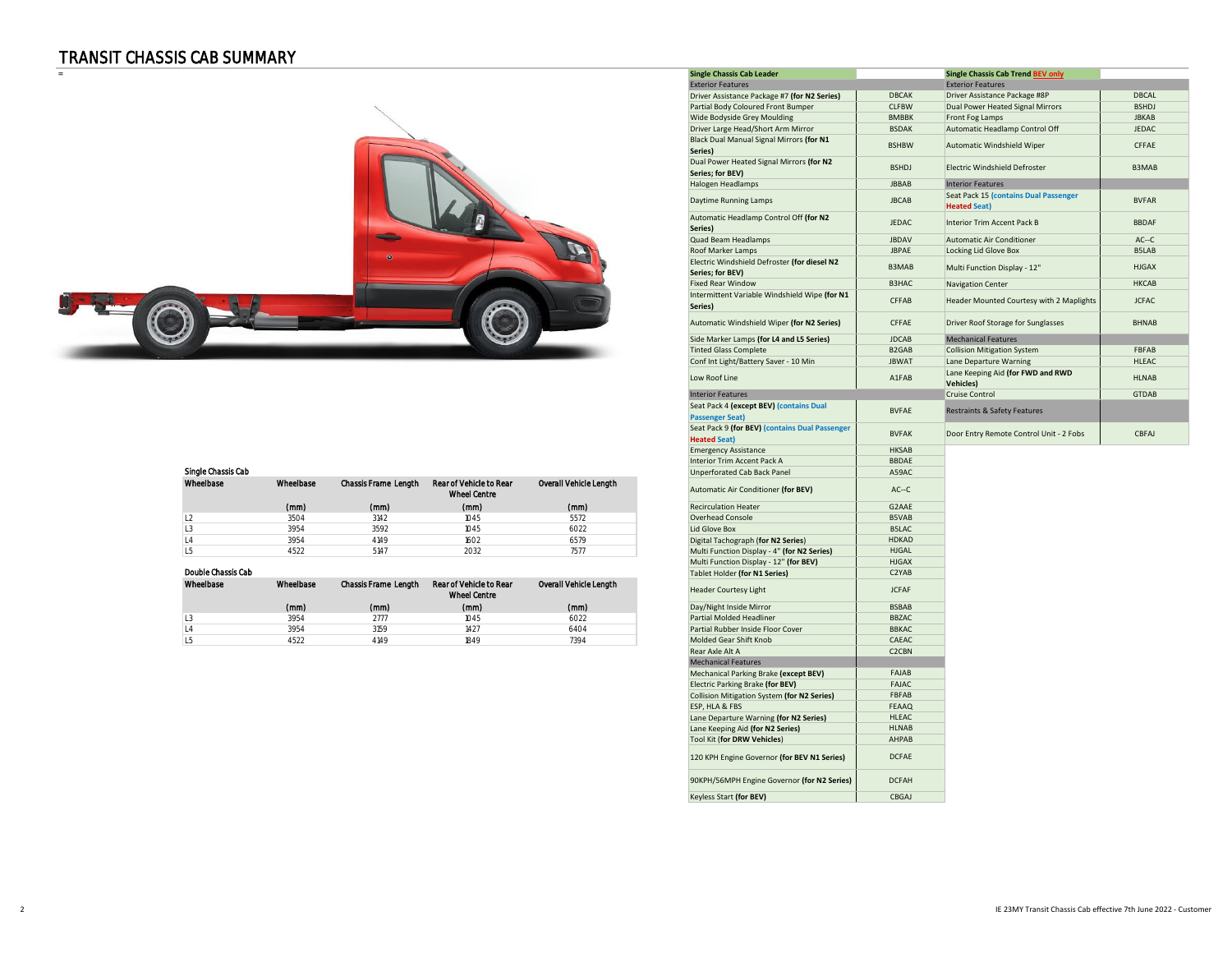| <b>Series</b>                                            | <b>GVM</b>                                                     | <b>Dimensions</b>                                                                            | Lenght Height                    | <b>Engine</b>                                                                                                                    | <b>Transmission</b>                                                                                      | <b>Emission</b><br>*HD See<br><b>Statement</b>                             |                                                                                  | <b>Drive</b>                                                              | <b>VRT</b>                             | <b>NRP</b>                                                     | <b>GRP</b>                                                                 |
|----------------------------------------------------------|----------------------------------------------------------------|----------------------------------------------------------------------------------------------|----------------------------------|----------------------------------------------------------------------------------------------------------------------------------|----------------------------------------------------------------------------------------------------------|----------------------------------------------------------------------------|----------------------------------------------------------------------------------|---------------------------------------------------------------------------|----------------------------------------|----------------------------------------------------------------|----------------------------------------------------------------------------|
| <b>Leader Single Chassis Cab</b>                         |                                                                |                                                                                              |                                  |                                                                                                                                  |                                                                                                          |                                                                            |                                                                                  |                                                                           |                                        |                                                                |                                                                            |
| Leader<br>Leader<br>Leader                               | 350M<br>350M<br>350M                                           | L2<br>L2<br>L2                                                                               | H1<br>H1<br>H1                   | 2.0L EcoBlue 130PS<br>2.0L EcoBlue 170PS<br>2.0L EcoBlue 130PS                                                                   | 6-speed manual<br>6-speed manual<br>6-speed manual                                                       | STAGE 6.2<br>STAGE 6.2<br>STAGE 6.2                                        | <b>RHD</b><br><b>RHD</b><br><b>RHD</b>                                           | <b>RWD</b><br><b>RWD</b><br>AWD                                           | 200<br>200<br>200                      | €31,350<br>€32,970<br>€38,150                                  | 38,760.50<br>40,753.10<br>47,124.50                                        |
| <b>Leader Single Chassis Cab</b>                         |                                                                |                                                                                              |                                  |                                                                                                                                  |                                                                                                          |                                                                            |                                                                                  |                                                                           |                                        |                                                                |                                                                            |
| Leader<br>Leader<br>Leader<br>Leader<br>Leader<br>Leader | 350L<br>350L<br>350L<br>350L<br>470L<br>470L                   | L <sub>3</sub><br>L <sub>3</sub><br>L3<br>L <sub>3</sub><br>L <sub>3</sub><br>L <sub>3</sub> | H1<br>H1<br>H1<br>H1<br>H1<br>H1 | 2.0L EcoBlue 130PS<br>2.0L EcoBlue 130PS<br>2.0L EcoBlue 170PS<br>2.0L EcoBlue 130PS<br>2.0L EcoBlue 130PS<br>2.0L EcoBlue 170PS | 6-speed manual<br>6-speed manual<br>6-speed manual<br>6-speed manual<br>6-speed manual<br>6-speed manual | STAGE 6.2<br>STAGE 6.2<br>STAGE 6.2<br>STAGE 6.2<br>STAGE 6.2<br>STAGE 6.2 | <b>RHD</b><br><b>RHD</b><br><b>RHD</b><br><b>RHD</b><br><b>RHD</b><br><b>RHD</b> | <b>FWD</b><br><b>RWD</b><br><b>RWD</b><br>AWD<br><b>RWD</b><br><b>RWD</b> | 200<br>200<br>200<br>200<br>200<br>200 | €31,905<br>€31,990<br>€33,610<br>€38,790<br>€34,795<br>€36,415 | 39,443.15<br>39,547.70<br>41,540.30<br>47,911.70<br>42,997.85<br>44,990.45 |
|                                                          | Leader Single Chassis Cab: EcoBlue Hybrid                      |                                                                                              |                                  |                                                                                                                                  |                                                                                                          |                                                                            |                                                                                  |                                                                           |                                        |                                                                |                                                                            |
| Leader<br>Leader                                         | 350L<br>350L                                                   | L3<br>L3                                                                                     | H1<br>H1                         | 2.0L EcoBlue 130PS<br>2.0L EcoBlue 170PS                                                                                         | 6-speed manual<br>6-speed manual                                                                         | <b>mHEV</b><br><b>mHEV</b>                                                 | <b>RHD</b><br><b>RHD</b>                                                         | <b>RWD</b><br><b>RWD</b>                                                  | 200<br>200                             | €32,395<br>€34,015                                             | 40,045.85<br>42,038.45                                                     |
|                                                          | Leader Single Chassis Cab: 350HD (470 with GVM Reduction Pack) |                                                                                              |                                  |                                                                                                                                  |                                                                                                          |                                                                            |                                                                                  |                                                                           |                                        |                                                                |                                                                            |
| Leader<br>Leader                                         | 350L HD*<br>350L HD*                                           | L <sub>3</sub><br>L <sub>3</sub>                                                             | H1<br>H1                         | 2.0L EcoBlue 130PS<br>2.0L EcoBlue 170PS                                                                                         | 6-speed manual<br>6-speed manual                                                                         | STAGE 6.2<br>STAGE 6.2                                                     | <b>RHD</b><br><b>RHD</b>                                                         | <b>RWD</b><br><b>RWD</b>                                                  | 200<br>200                             | €34,795<br>€36,415                                             | 42,997.85<br>44,990.45                                                     |
|                                                          | Leader Single Chassis Cab: E-Transit                           |                                                                                              |                                  |                                                                                                                                  |                                                                                                          |                                                                            |                                                                                  |                                                                           |                                        |                                                                |                                                                            |
| Leader<br>Leader                                         | 350L<br>350L                                                   | L <sub>3</sub><br>L <sub>3</sub>                                                             | H1<br>H1                         | Ford 68kwh Battery 135kwh / 184PS RWD<br>Ford 68kwh Battery 198kwh / 269PS RWD                                                   | 1 Speed Automatic<br>1 Speed Automatic                                                                   | N/A<br>N/A                                                                 | <b>RHD</b><br><b>RHD</b>                                                         | <b>RWD</b><br><b>RWD</b>                                                  | 200<br>200                             | €50,980<br>€52,680                                             | 62,905.40<br>64,996.40                                                     |
| <b>Leader Single Chassis Cab</b>                         |                                                                |                                                                                              |                                  |                                                                                                                                  |                                                                                                          |                                                                            |                                                                                  |                                                                           |                                        |                                                                |                                                                            |
| Leader<br>Leader                                         | 350E<br>470E                                                   | L4<br>L4                                                                                     | H1<br>H1                         | 2.0L EcoBlue 130PS<br>2.0L EcoBlue 170PS                                                                                         | 6-speed manual<br>6-speed manual                                                                         | STAGE 6.2<br>STAGE 6.2                                                     | <b>RHD</b><br><b>RHD</b>                                                         | <b>RWD</b><br><b>RWD</b>                                                  | 200<br>200                             | €32,725<br>€36,990                                             | 40,451.75<br>45,697.70                                                     |
|                                                          | Leader Single Chassis Cab: 350HD (470 with GVM Reduction Pack) |                                                                                              |                                  |                                                                                                                                  |                                                                                                          |                                                                            |                                                                                  |                                                                           |                                        |                                                                |                                                                            |
| Leader                                                   | 350E HD*                                                       | L4                                                                                           | H1                               | 2.0L EcoBlue 170PS                                                                                                               | 6-speed manual                                                                                           | STAGE 6.2                                                                  | <b>RHD</b>                                                                       | <b>RWD</b>                                                                | 200                                    | €36,990                                                        | 45,697.70                                                                  |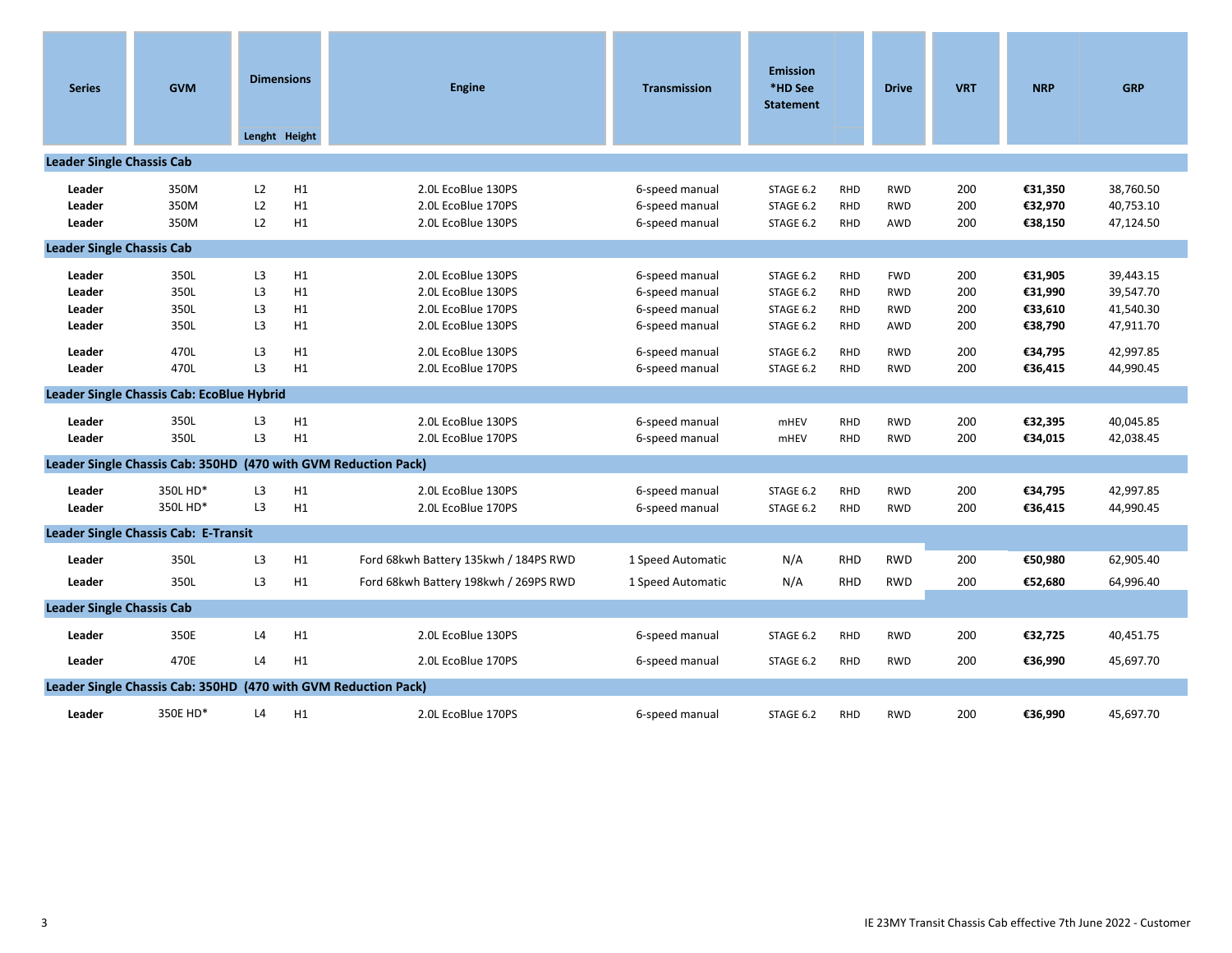| <b>Series</b>                    | <b>GVM</b>                                                                                                                                                                                                                                        | <b>Dimensions</b><br>Lenght Height |          |                                                                                |                                        |                        |                          | <b>Engine</b>            | <b>Transmission</b> | <b>Emission</b><br>*HD See<br><b>Statement</b> |                        | <b>Drive</b> | <b>VRT</b> | <b>NRP</b> | <b>GRP</b> |
|----------------------------------|---------------------------------------------------------------------------------------------------------------------------------------------------------------------------------------------------------------------------------------------------|------------------------------------|----------|--------------------------------------------------------------------------------|----------------------------------------|------------------------|--------------------------|--------------------------|---------------------|------------------------------------------------|------------------------|--------------|------------|------------|------------|
|                                  | <b>Leader Single Chassis Cab: E-Transit</b>                                                                                                                                                                                                       |                                    |          |                                                                                |                                        |                        |                          |                          |                     |                                                |                        |              |            |            |            |
| Leader<br>Leader                 | 350E<br>350E                                                                                                                                                                                                                                      | L4<br>L4                           | H1<br>H1 | Ford 68kwh Battery 135kwh / 184PS RWD<br>Ford 68kwh Battery 198kwh / 269PS RWD | 1 Speed Automatic<br>1 Speed Automatic | N/A<br>N/A             | <b>RHD</b><br>RHD        | <b>RWD</b><br><b>RWD</b> | 200<br>200          | €51,715<br>€53,415                             | 63,809.45<br>65,900.45 |              |            |            |            |
| <b>Leader Single Chassis Cab</b> |                                                                                                                                                                                                                                                   |                                    |          |                                                                                |                                        |                        |                          |                          |                     |                                                |                        |              |            |            |            |
| Leader<br>Leader                 | 350EL<br>350EL                                                                                                                                                                                                                                    | L <sub>5</sub><br>L <sub>5</sub>   | H1<br>H1 | 2.0L EcoBlue 130PS<br>2.0L EcoBlue 170PS                                       | 6-speed manual<br>6-speed manual       | STAGE 6.2<br>STAGE 6.2 | RHD<br>RHD               | <b>RWD</b><br><b>RWD</b> | 200<br>200          | €33,050<br>€34,670                             | 40,851.50<br>42,844.10 |              |            |            |            |
| Leader                           | 470EL                                                                                                                                                                                                                                             | L <sub>5</sub>                     | H1       | 2.0L EcoBlue 170PS                                                             | 6-speed manual                         | STAGE 6.2              | <b>RHD</b>               | <b>RWD</b>               | 200                 | €37,315                                        | 46,097.45              |              |            |            |            |
|                                  | <b>Trend Single Chassis Cab: E-Transit</b>                                                                                                                                                                                                        |                                    |          |                                                                                |                                        |                        |                          |                          |                     |                                                |                        |              |            |            |            |
| <b>Trend</b><br><b>Trend</b>     | 350<br>350                                                                                                                                                                                                                                        | L <sub>3</sub><br>L <sub>3</sub>   | H1<br>H1 | Ford 68kwh Battery 135kwh / 184PS RWD<br>Ford 68kwh Battery 198kwh / 269PS RWD | 1 Speed Automatic<br>1 Speed Automatic | N/A<br>N/A             | <b>RHD</b><br><b>RHD</b> | <b>RWD</b><br><b>RWD</b> | 200<br>200          | €54,000<br>€55,700                             | 66,620.00<br>68,711.00 |              |            |            |            |
| <b>Trend</b>                     | 350                                                                                                                                                                                                                                               | L4                                 | H1       | Ford 68kwh Battery 135kwh / 184PS RWD                                          | 1 Speed Automatic                      | N/A                    | <b>RHD</b>               | <b>RWD</b>               | 200                 | €54,735                                        | 67,524.05              |              |            |            |            |
| <b>Trend</b>                     | 350                                                                                                                                                                                                                                               | L4                                 | H1       | Ford 68kwh Battery 198kwh / 269PS RWD                                          | 1 Speed Automatic                      | N/A                    | <b>RHD</b>               | <b>RWD</b>               | 200                 | €56,435                                        | 69,615.05              |              |            |            |            |
| <b>Trend</b>                     | 390                                                                                                                                                                                                                                               | L <sub>3</sub>                     | H1       | Ford 68kwh Battery 135kwh / 184PS RWD                                          | 1 Speed Automatic                      | N/A                    | RHD                      | <b>RWD</b>               | 200                 | €54,650                                        | 67,419.50              |              |            |            |            |
| <b>Trend</b>                     | 390                                                                                                                                                                                                                                               | L3                                 | H1       | Ford 68kwh Battery 198kwh / 269PS RWD                                          | 1 Speed Automatic                      | N/A                    | <b>RHD</b>               | <b>RWD</b>               | 200                 | €56,350                                        | 69,510.50              |              |            |            |            |
| <b>Trend</b>                     | 390                                                                                                                                                                                                                                               | L4                                 | H1       | Ford 68kwh Battery 135kwh / 184PS RWD                                          | 1 Speed Automatic                      | N/A                    | <b>RHD</b>               | <b>RWD</b>               | 200                 | €55,385                                        | 68,323.55              |              |            |            |            |
| <b>Trend</b>                     | 390                                                                                                                                                                                                                                               | L4                                 | H1       | Ford 68kwh Battery 198kwh / 269PS RWD                                          | 1 Speed Automatic                      | N/A                    | <b>RHD</b>               | <b>RWD</b>               | 200                 | €57,085                                        | 70,414.55              |              |            |            |            |
| <b>Trend</b>                     | 425                                                                                                                                                                                                                                               | L3                                 | H1       | Ford 68kwh Battery 135kwh / 184PS RWD                                          | 1 Speed Automatic                      | N/A                    | <b>RHD</b>               | <b>RWD</b>               | 200                 | €55,200                                        | 68,096.00              |              |            |            |            |
| <b>Trend</b>                     | 425                                                                                                                                                                                                                                               | L3                                 | H1       | Ford 68kwh Battery 198kwh / 269PS RWD                                          | 1 Speed Automatic                      | N/A                    | <b>RHD</b>               | <b>RWD</b>               | 200                 | €56,900                                        | 70,187.00              |              |            |            |            |
| <b>Trend</b>                     | 425                                                                                                                                                                                                                                               | L4                                 | H1       | Ford 68kwh Battery 135kwh / 184PS RWD                                          | 1 Speed Automatic                      | N/A                    | <b>RHD</b>               | <b>RWD</b>               | 200                 | €55,935                                        | 69,000.05              |              |            |            |            |
| <b>Trend</b>                     | 425                                                                                                                                                                                                                                               | L4                                 | H1       | Ford 68kwh Battery 198kwh / 269PS RWD                                          | 1 Speed Automatic                      | N/A                    | <b>RHD</b>               | <b>RWD</b>               | 200                 | €57,635                                        | 71,091.05              |              |            |            |            |
|                                  | <b>Heavy Duty Emissions: Single Chassis Cabs:</b><br>Heavy Duty emission vehicles requires a minimum reference mass of 2380KG. This is a minimum kerb weight of 2280KG. All HD vehicles below this weight will be incomplete and require a second |                                    |          |                                                                                |                                        |                        |                          |                          |                     |                                                |                        |              |            |            |            |

| Heavy Duty emission vehicles requires a minimum reference mass of 2380KG. This is a minimum kerb weight of 2280KG. All HD vehicles below this weight will be incomplete and require a second |  |
|----------------------------------------------------------------------------------------------------------------------------------------------------------------------------------------------|--|
| stage conversion.                                                                                                                                                                            |  |

| Leader                     | 350L                  | L3              | H1             | 2.0L EcoBlue 130PS HD                                                   | 6-speed manual                                     | EURO 6 HD*                             | <b>RHD</b>               | <b>RWD</b>                             | 200               | €32.490                       | 40,162.70                           |
|----------------------------|-----------------------|-----------------|----------------|-------------------------------------------------------------------------|----------------------------------------------------|----------------------------------------|--------------------------|----------------------------------------|-------------------|-------------------------------|-------------------------------------|
| Leader                     | 350L                  | L3              | H1             | 2.0L EcoBlue 165PS HD                                                   | 6-speed manual                                     | EURO 6 HD*                             | <b>RHD</b>               | <b>RWD</b>                             | 200               | €34.110                       | 42,155.30                           |
| Leader                     | 350L                  | L3              | H1             | 2.0L EcoBlue 165PS HD                                                   | 10 Speed Automatic                                 | EURO 6 HD*                             | <b>RHD</b>               | <b>RWD</b>                             | 200               | €35.735                       | 44,154.05                           |
| Leader                     | 500L                  | L3              | H1             | 2.0L EcoBlue 165PS HD                                                   | 6-speed manual                                     | EURO 6 HD*                             | <b>RHD</b>               | <b>RWD</b>                             | 200               | €37.630                       | 46,484.90                           |
| Leader<br>Leader<br>Leader | 350E<br>500E<br>500EL | L4<br>L4<br>L5. | H1<br>H1<br>H1 | 2.0L EcoBlue 130PS HD<br>2.0L EcoBlue 165PS HD<br>2.0L EcoBlue 165PS HD | 6-speed manual<br>6-speed manual<br>6-speed manual | EURO 6 HD*<br>EURO 6 HD*<br>EURO 6 HD* | <b>RHD</b><br><b>RHD</b> | <b>RWD</b><br><b>RWD</b><br><b>RWD</b> | 200<br>200<br>200 | €33.225<br>€38.360<br>€38.680 | 41,066.75<br>47,382.80<br>47.776.40 |

**\*350HD is ordered as a 470 vehicle with optional pack 350HD (AA7AC) added as an option.**

**Note: Vehicles are homologated in accordance with the new type approval procedure WLTP (Regulation (EU) 2017/1151; Regulation (EC) 715/2007). From the 1st January 2021 CO2 figures shown are derived solely from the WLTP test.**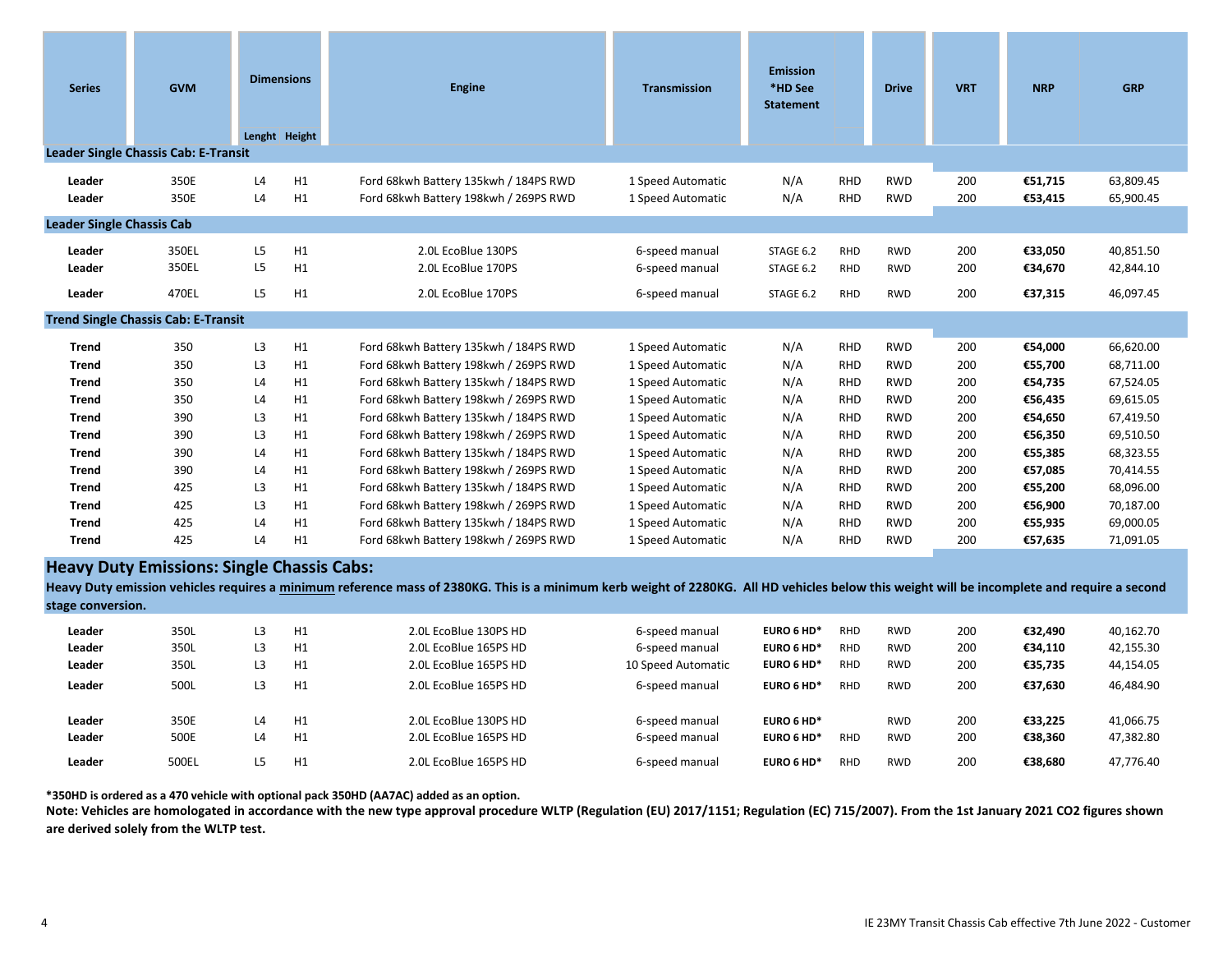| <b>Series</b>              | <b>GVM</b>                                                                                                                                                                                                                                                          | <b>Dimensions</b><br>Lenght Height | <b>Engine</b>                            | <b>Transmission</b>              | Standard     | <b>Final Drive Ratios</b><br><b>Optionals</b> |                                    | <b>Emission</b><br>*HD See<br><b>Statement</b> |                   | <b>Drive</b>             | <b>WLTP</b><br>CO <sub>2</sub> | CO <sub>2</sub><br><b>Band</b> | CO <sub>2</sub> Tax | <b>VRT</b>           | <b>NRP</b>         | <b>GRP</b>             |
|----------------------------|---------------------------------------------------------------------------------------------------------------------------------------------------------------------------------------------------------------------------------------------------------------------|------------------------------------|------------------------------------------|----------------------------------|--------------|-----------------------------------------------|------------------------------------|------------------------------------------------|-------------------|--------------------------|--------------------------------|--------------------------------|---------------------|----------------------|--------------------|------------------------|
| <b>Double Chassis Cab:</b> |                                                                                                                                                                                                                                                                     |                                    |                                          |                                  |              |                                               |                                    |                                                |                   |                          |                                |                                |                     |                      |                    |                        |
| Leader                     | 350M                                                                                                                                                                                                                                                                | L2<br>H1                           | 2.0L EcoBlue 130PS                       | 6-speed manual                   | 3.31         | 4.10                                          | $\sim$                             | STAGE 6.2                                      | RHD               | <b>RWD</b>               |                                | 13.3%                          | 5,385               | 5,385.01             | 33,350             | 46,405.51              |
| Leader                     | 350L                                                                                                                                                                                                                                                                | L3<br>H1                           | 2.0L EcoBlue 130PS                       | 6-speed manual                   | 3.31         | 4.10                                          |                                    | STAGE 6.2                                      | RHD               | <b>RWD</b>               |                                | 13.3%                          | 5,477               | 5,477.05             | 33,920             | 47,198.65              |
| Leader<br>Leader           | 470L<br>470L                                                                                                                                                                                                                                                        | H1<br>L <sub>3</sub><br>L3<br>H1   | 2.0L EcoBlue 130PS<br>2.0L EcoBlue 170PS | 6-speed manual<br>6-speed manual | 4.10<br>4.10 | <b>COL</b>                                    | $\sim$<br>$\sim$                   | STAGE 6.2<br>STAGE 6.2                         | RHD<br>RHD        | <b>RWD</b><br><b>RWD</b> |                                | 13.3%<br>13.3%                 | 5,817<br>6,079      | 5,816.94<br>6,078.52 | 36,025<br>37,645   | 50,127.69<br>52,381.87 |
|                            | Double Chassis Cab: 350HD (470 with GVM Reduction Pack)                                                                                                                                                                                                             |                                    |                                          |                                  |              |                                               |                                    |                                                |                   |                          |                                |                                |                     |                      |                    |                        |
| Leader<br>Leader           | 350L HD*<br>350L HD*                                                                                                                                                                                                                                                | L3<br>H1<br>H1<br>L3               | 2.0L EcoBlue 130PS<br>2.0L EcoBlue 170PS | 6-speed manual<br>6-speed manual | 4.10<br>4.10 |                                               | $\sim$<br>$\overline{\phantom{a}}$ | STAGE 6.2<br>STAGE 6.2                         | <b>RHD</b><br>RHD | <b>RWD</b><br><b>RWD</b> |                                | 13.3%<br>13.3%                 | 5,817<br>6,079      | 5,816.94<br>6,078.52 | €36,025<br>€37,645 | 50,127.69<br>52,381.87 |
|                            | <b>Heavy Duty Emissions: Single Chassis Cabs:</b><br>Heavy Duty emission vehicles requires a minimum reference mass of 2380KG. This is a minimum kerb weight of 2280KG. All HD vehicles below this weight will be incomplete and require a second stage conversion. |                                    |                                          |                                  |              |                                               |                                    |                                                |                   |                          |                                |                                |                     |                      |                    |                        |
| Leader                     | 500L                                                                                                                                                                                                                                                                | L3<br>H1                           | 2.0L EcoBlue 165PS HD                    | 6-speed manual                   | 4.28         |                                               | $\sim$                             | EURO 6 HD*                                     | RHD               | <b>RWD</b>               |                                | 13.3%                          | 6,260               | 6,260.18             | €38,770            | 53,947.28              |

**\*350HD is ordered as a 470 vehicle with optional pack 350HD (AA7AC) added as an option.**

Note: Vehicles are homologated in accordance with the new type approval procedure WLTP (Regulation (EU) 2017/1151; Regulation (EC) 715/2007). From the 1st January 2021 CO2 figures shown are derived solely from the WLTP tes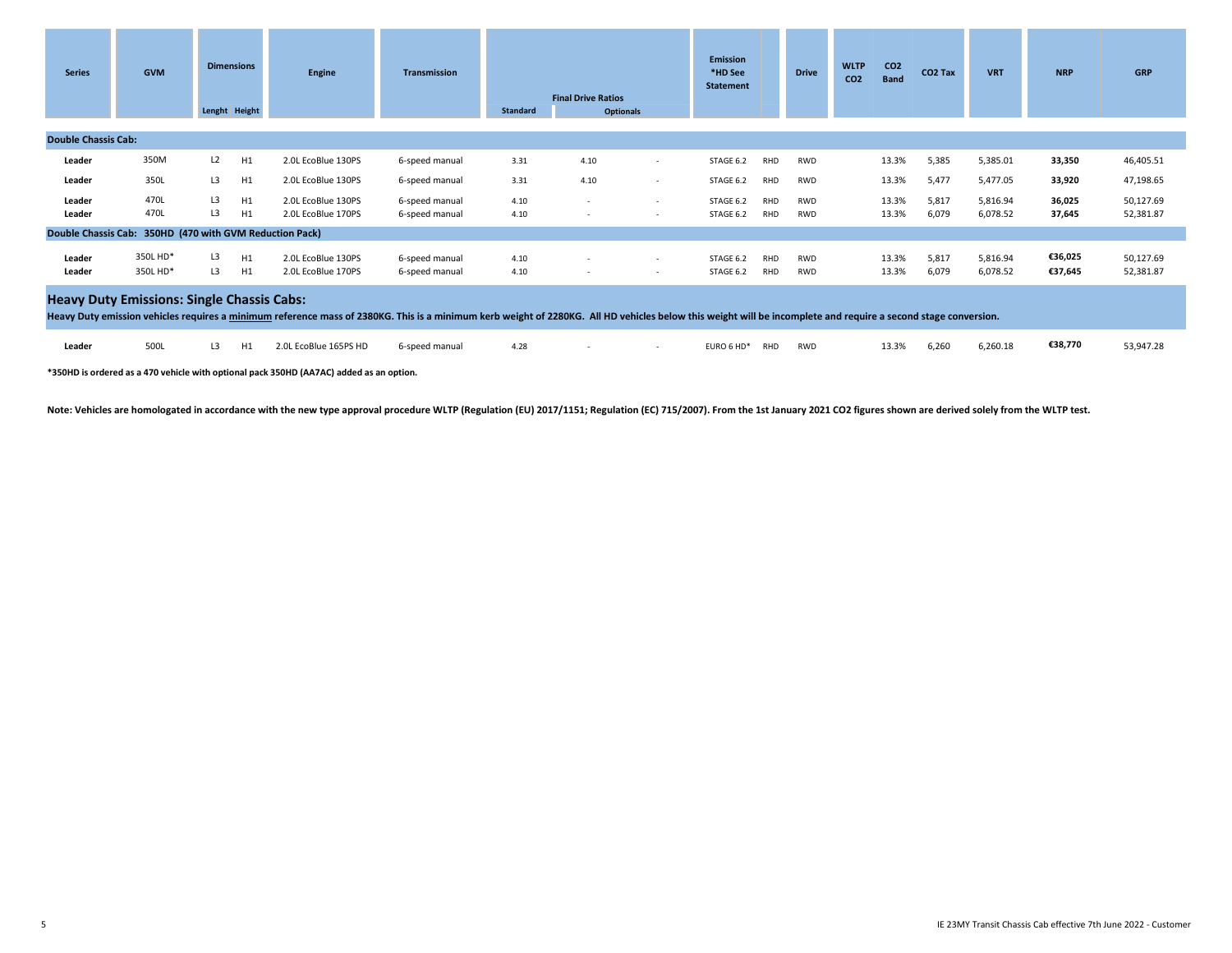|   |                                                                                                                                                                                       |                  | <b>Single Chassis</b><br>Cab | <b>Double</b><br><b>Chassis Cab</b> | <b>NRP</b> | <b>Single Chassis</b><br>Cab | <b>Double Chassis</b><br>Cab |
|---|---------------------------------------------------------------------------------------------------------------------------------------------------------------------------------------|------------------|------------------------------|-------------------------------------|------------|------------------------------|------------------------------|
|   | ≡                                                                                                                                                                                     | <b>WERS CODE</b> |                              |                                     |            | <b>GRP</b>                   | <b>GRP</b>                   |
| ▶ | <b>Exterior Features</b>                                                                                                                                                              |                  |                              |                                     |            |                              |                              |
|   | Standard Dropside body<br>(L2 350 FWD Only)                                                                                                                                           | A9CAX            | $\circ$                      |                                     | 2,850      | 3,505.50                     | 3,961.50                     |
|   | Long arm mirrors<br>(only available with power heated mirrors or low vis pack)                                                                                                        | <b>BSDBD</b>     | $\circ$                      | $\circ$                             | 25         | 30.75                        | 34.75                        |
|   | Dual Power Signal Mirrors                                                                                                                                                             | BSHB3            | $\circ$                      | $\circ$                             | 20         | 24.60                        | 27.80                        |
|   | Power heated door mirrors (standard for N2 diesel on single and double chassis cab. Standard for BEV Trend on single chassis cab.<br>(Orderable on long or short arm mirrors)         | <b>BSHDJ</b>     | $\circ$                      | $\circ$                             | 45         | 55.35                        | 62.55                        |
|   | Foldable power heated short arm door mirrors<br>(Not available on long arm mirrors)                                                                                                   | <b>BSHBJ</b>     | $\circ$                      | $\circ$                             | 85         | 104.55                       | 118.15                       |
|   | Engine Underbody Protection<br>Not available with 10 Speed Auto Transmission                                                                                                          | A1CAH            | $\circ$                      | $\circ$                             | 265        | 325.95                       | 368.35                       |
|   | Front Mud Flaps                                                                                                                                                                       | A3EAB            | $\circ$                      | $\circ$                             | 20         | 24.60                        | 27.80                        |
|   | Bi-Xenon headlights with LED Daytime Running Lights                                                                                                                                   | <b>JBBAC</b>     | $\circ$                      | $\circ$                             | 325        | 399.34                       | 451.29                       |
|   | Front Fog Lamps                                                                                                                                                                       | <b>JBKAB</b>     | $\circ$                      | $\circ$                             | 165        | 202.95                       | 229.35                       |
| ► | <b>Interior Features</b>                                                                                                                                                              |                  |                              |                                     |            |                              |                              |
|   | Manual Air Conditioning (N/A on BEV)                                                                                                                                                  | AC B             | $\circ$                      | $\circ$                             | 410        | 504.30                       | 569.90                       |
|   | Semi automatic Air Conditioning (standard on BEV)<br>with 12" screen                                                                                                                  | AC C             | $\circ$                      | $\circ$                             | 1,800      | 2,214.00                     | 2,502.00                     |
|   | 230V 400W 3-pin power converter*<br>(Not available when either SVO A540 or A550 options are specified. Not available on 1 & 3 Way Tippers as SVO A540 is standard on these<br>models) | J3EAC            | $\circ$                      | $\circ$                             | 165        | 202.95                       | 229.35                       |
|   | Aux console - 2 DIN horizontal                                                                                                                                                        | A9QAB            | $\circ$                      | $\circ$                             | 45         | 55.35                        | 62.55                        |
|   | Smokers Pack                                                                                                                                                                          | B5AAB            | $\circ$                      | $\circ$                             | 10         | 12.30                        | 13.90                        |
| ► | <b>Interior Stowage</b>                                                                                                                                                               |                  |                              |                                     |            |                              |                              |
|   | Utility Double Chassis Cab - Unglazed Rear Doors + Delete Rear Seat (A989 - AALDI)                                                                                                    | AALDI            |                              | $\circ$                             | (80)       | (98.40)                      | (111.20)                     |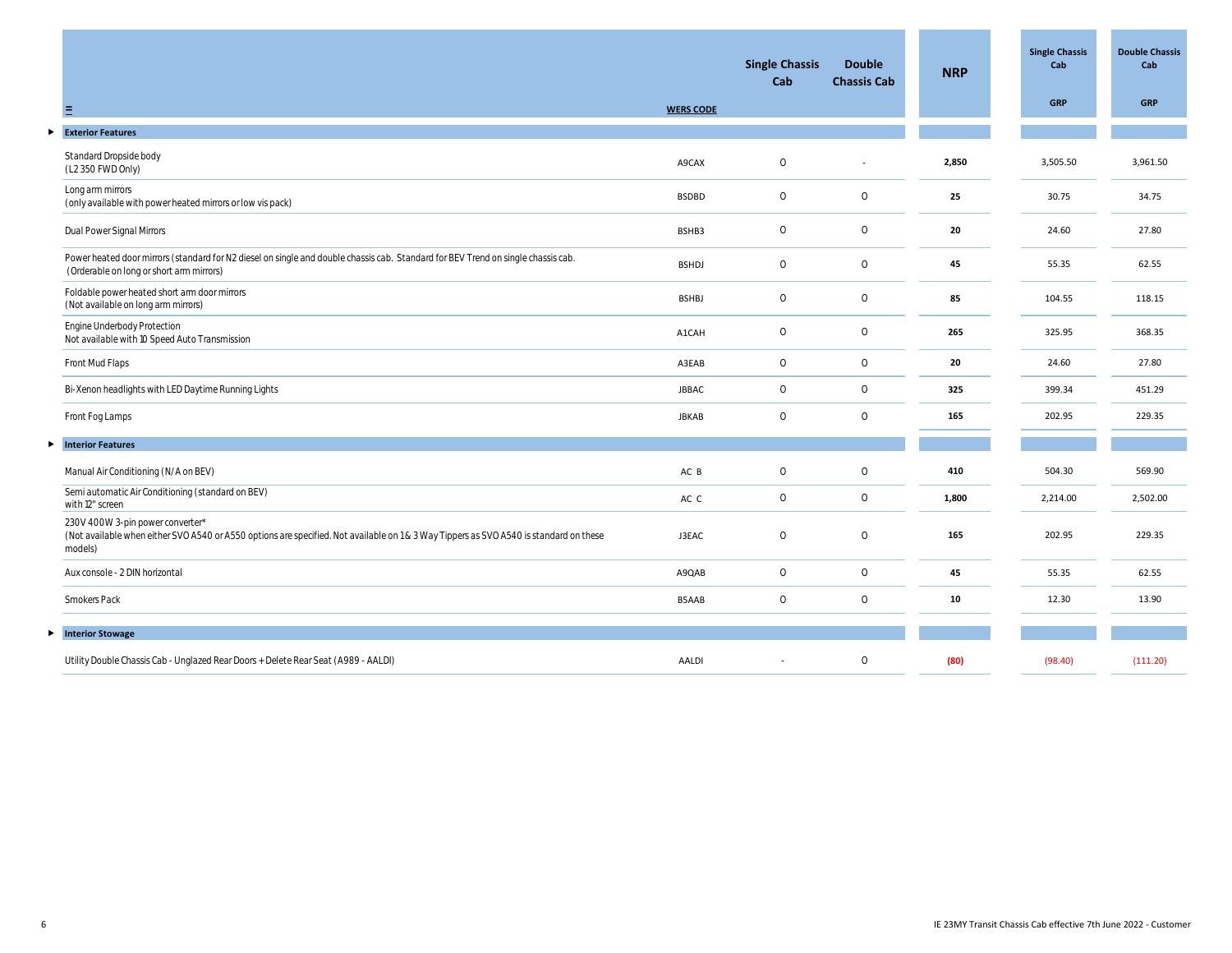|                                                                                                                                                                                                                                                                                              |                  | <b>Single</b><br><b>Chassis</b><br>Cab | <b>Double</b><br><b>Chassis Cab</b> | <b>NRP</b> | <b>Single Chassis</b><br>Cab | <b>Double Chassis</b><br>Cab |
|----------------------------------------------------------------------------------------------------------------------------------------------------------------------------------------------------------------------------------------------------------------------------------------------|------------------|----------------------------------------|-------------------------------------|------------|------------------------------|------------------------------|
| $\equiv$                                                                                                                                                                                                                                                                                     | <b>WERS CODE</b> |                                        |                                     |            | <b>GRP</b>                   | <b>OMSP</b>                  |
| <b>Mechanical Features</b>                                                                                                                                                                                                                                                                   |                  |                                        |                                     |            |                              |                              |
| 90 KPH Engine Governor<br>Standard on N2 series                                                                                                                                                                                                                                              | <b>DCFAH</b>     | O/S                                    | O/S                                 | 60         | 73.80                        | 72.77                        |
| 100 KPH Engine Governor                                                                                                                                                                                                                                                                      | <b>DCFAG</b>     | $\circ$                                | $\circ$                             | 60         | 73.80                        | 72.77                        |
| Auxiliary fuel port (use in conjunction with e.g. fuel fired heaters - campers)                                                                                                                                                                                                              | GB2AB            | $\circ$                                | $\sim$                              | 205        | 252.15                       | 248.62                       |
| Standard fuelling nozzle instead of Easy Fuel                                                                                                                                                                                                                                                | GBZAK            | $\circ$                                | $\circ$                             | 10         | 12.30                        | 12.13                        |
| 350 HD (Heavy Duty) Pack (Includes Heavy Duty 1850kg Front Axle)                                                                                                                                                                                                                             | AA7AC            | $\circ$                                | $\circ$                             | $\pmb{0}$  | 0.00                         | 0.00                         |
| Heavy duty front axle<br>(350 GVM only, standard on 470, 500GVM)                                                                                                                                                                                                                             | <b>DYEAD</b>     | $\circ$                                | $\circ$                             | 205        | 252.15                       | 248.62                       |
| Heavy duty starter motor (-29°C)                                                                                                                                                                                                                                                             | <b>DEAAF</b>     | $\circ$                                | $\circ$                             | 125        | 153.75                       | 151.60                       |
| Standard Duty Battery (single H7 battery, standard when ordered with Electric parking brake, not AGM) (available on ICE and BEV)                                                                                                                                                             | <b>HTAAB</b>     | S                                      | $\mathsf S$                         | $\sim$     |                              |                              |
| Medium Duty Battery (twin 80Ah H7 AGM battery) (available on ICE and BEV)                                                                                                                                                                                                                    | <b>HTAAD</b>     | $\circ$                                | $\circ$                             | 225        | 276.75                       | 272.87                       |
| Battery - Heavy Duty (twin H7 battery, not AGM) (available on ICE and BEV)                                                                                                                                                                                                                   | <b>HTAAC</b>     | $\circ$                                | $\circ$                             | 115        | 141.45                       | 139.47                       |
| Extra Heavy Duty Battery (twin 95Ah H8 AGM battery) (ICE and BEV Leader DCC and Leader Skeletal)                                                                                                                                                                                             | <b>HTAAZ</b>     | $\circ$                                | $\circ$                             | 275        | 338.25                       | 333.51                       |
| Engine Underbody Protection (N/A BEV)                                                                                                                                                                                                                                                        | A1CAH            | $\circ$                                | $\circ$                             | 265        | 325.95                       | 321.39                       |
| Electric Parking Brake (standard for BEV)                                                                                                                                                                                                                                                    | FAJAC            | $\circ$                                | $\circ$                             | 175        | 215.25                       | 212.24                       |
| Trailer Tow Attachment (Compatible with Trailer Sway Control)                                                                                                                                                                                                                                | C1DAB            | $\circ$                                | $\circ$                             | 245        | 301.35                       | 297.13                       |
| Smart Digital Tachograph (not available with auto transmission)                                                                                                                                                                                                                              | HDKAD            | $\circ$                                | $\circ$                             | 570        | 701.10                       | 691.28                       |
| 8m Mode 3 Charge Cable (32 Amp) (for BEV)                                                                                                                                                                                                                                                    | <b>HTSAG</b>     | $-\frac{1}{S}$                         | $\overline{\phantom{a}}$            | $\sim$     |                              | $\sim$                       |
| Less 3 Phase Charge Cord (for BEV)                                                                                                                                                                                                                                                           | HTSAE            | $-10$                                  | ٠                                   | (50)       | (61.50)                      | $-60.64$                     |
| 12.5m Mode 3 Charge Cable (32 Amp) (for BEV)                                                                                                                                                                                                                                                 | <b>HTSAH</b>     | $-10$                                  |                                     | 350        | 430.50                       | 424.47                       |
| Mode 2 (Domestic 3 Pin Capable) Charger (for BEV).                                                                                                                                                                                                                                           | HTSAB            | $-70$                                  | ٠                                   | 125        | 153.75                       | 151.60                       |
| Pro Power Onboard (BEV only)<br>requires Heavy Duty Battery (HTAAC)                                                                                                                                                                                                                          | J3EAJ            | $-10$                                  |                                     | 1,050      | 1,291.50                     | 1,273.41                     |
| Auxiliary Instrument Panel Console - 2 DIN Horizontal                                                                                                                                                                                                                                        | A9QAB            | $-10$                                  | ٠                                   | 45         | 55.35                        | 54.57                        |
| Programmable interface module                                                                                                                                                                                                                                                                | <b>JRSAB</b>     | $\circ$                                | $\circ$                             | 85         | 104.55                       | 103.09                       |
| <b>Wheels and Tyres</b>                                                                                                                                                                                                                                                                      |                  |                                        |                                     |            |                              |                              |
| Dual Rear Wheels (DRW) in lieu of Single Rear Wheel (SRW)<br>RWD 3500kg GVM 'bare' single and double chassis & 'SVO OSS' Single and Double Chassis Cab models. (Not 350HD / 470 / 500 series)<br>(Includes HD 1850kg front axle plate & spare wheel)<br>Please note: Not available with AWD. | J4VAC            | O/S                                    | 0/S                                 | 735        | 904.05                       | 891.39                       |
| All Weather Tyres (Goodyear) (available on BEV)                                                                                                                                                                                                                                              | D5PAG            | $\circ$                                | $\circ$                             | 325        | 399.75                       | 394.15                       |
| Less Steel Spare Wheel<br>Single Rear Wheel only - All models except 350HD, 470, 500 series                                                                                                                                                                                                  | D17AA            | O/S                                    | O/S                                 | 0          | 0.00                         | 0.00                         |
| Steel Spare Wheel<br>Single Rear Wheel only - All models except 350HD, 470, 500 series                                                                                                                                                                                                       | D17AD            | O/S                                    | O/S                                 | 125        | 153.75                       | 151.60                       |
|                                                                                                                                                                                                                                                                                              |                  |                                        |                                     |            |                              |                              |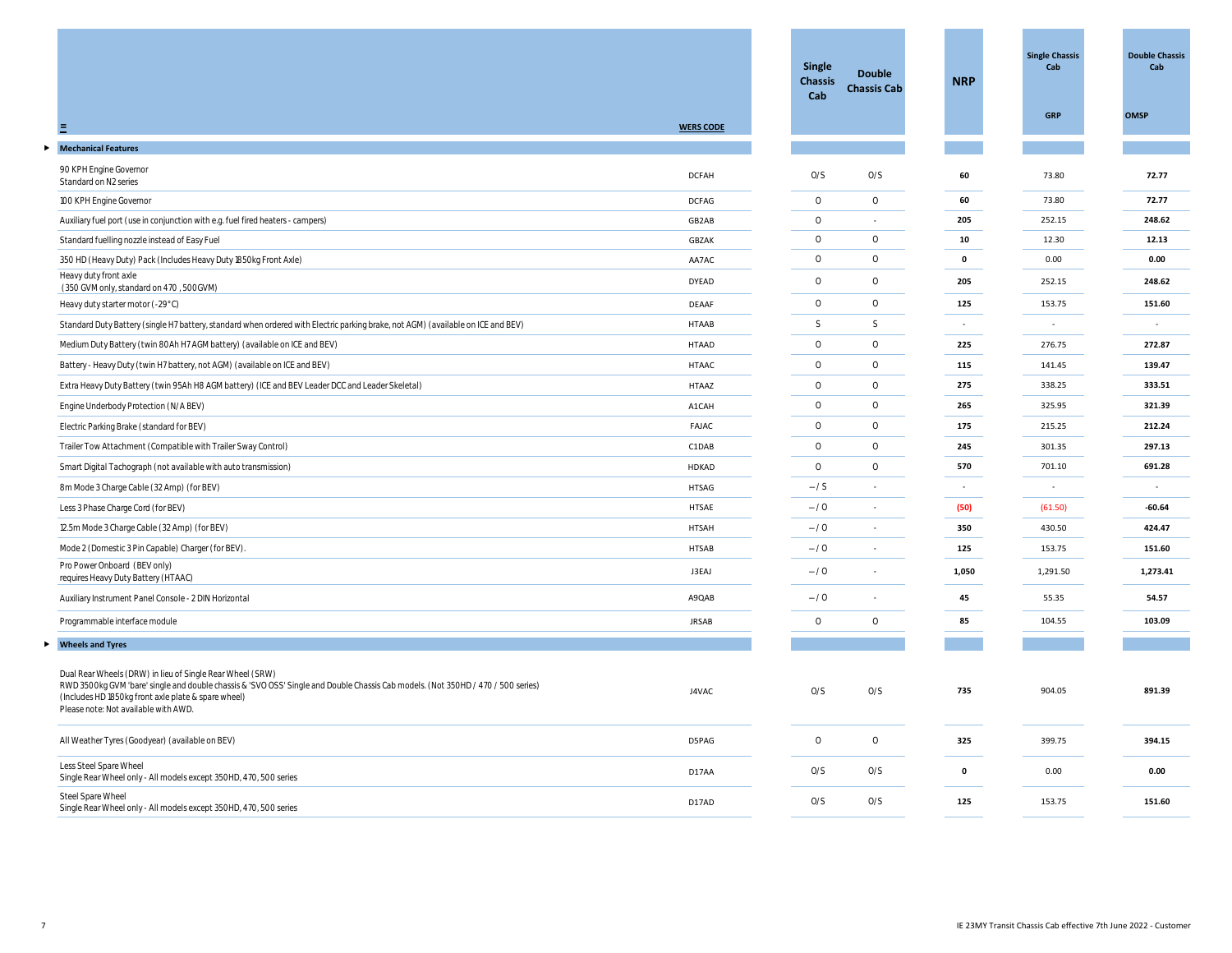| Ξ                                                                                                                                                                                                                                                                                                                       | <b>WERS CODE</b> | <b>Single Chassis</b><br>Cab | <b>Double</b><br><b>Chassis Cab</b> | <b>NRP</b> | <b>Single Chassis</b><br>Cab<br><b>GRP</b> | <b>Double Chassis</b><br>Cab<br><b>GRP</b> |
|-------------------------------------------------------------------------------------------------------------------------------------------------------------------------------------------------------------------------------------------------------------------------------------------------------------------------|------------------|------------------------------|-------------------------------------|------------|--------------------------------------------|--------------------------------------------|
| $\blacktriangleright$ Audio                                                                                                                                                                                                                                                                                             |                  |                              |                                     |            |                                            |                                            |
| 4.2" Monochrome TFT (non touch) screen with New SYNC 4 system<br>DAB / AM / FM radio with 2 x USB, 4.2" Monochrome TFT Screen (non touch), Bluetooth, Emergency Assistance, Ford Pass Connect* (embedded<br>modem)                                                                                                      | <b>HJGAL</b>     | $\circ$                      | $\circ$                             | 400        | 492.00                                     | 556.00                                     |
| 12" Touchscreen with New SYNC 4 system n(Standard on BEV)<br>DAB / AM / FM radio with 2 x USB, 8" Colour TFT multi-touch screen, Emergency Assistance, Ford Pass Connect* (embedded modem)<br>Compatible with Android Auto and Apple Car Play<br>Available as an option as part of either Navigation, EATC, or DAT pack | <b>HJGAX</b>     | 0/S                          | $\circ$                             |            |                                            |                                            |
| $\triangleright$ Navigation                                                                                                                                                                                                                                                                                             |                  |                              |                                     |            |                                            |                                            |
| Navigation (standard on BEV Trend series)<br>Requires 12" screen includes A/C - EATC                                                                                                                                                                                                                                    | <b>HKCAB</b>     | 0/S                          | $\circ$                             | 2,550      | 3,136.50                                   | 3,544.50                                   |
| Navigation including stolen vehicle services (from 23MY)<br>Incls A.C EATC                                                                                                                                                                                                                                              | HKCAB            | $\circ$                      | $\circ$                             | 2,725      | 3,351.75                                   | 3,787.75                                   |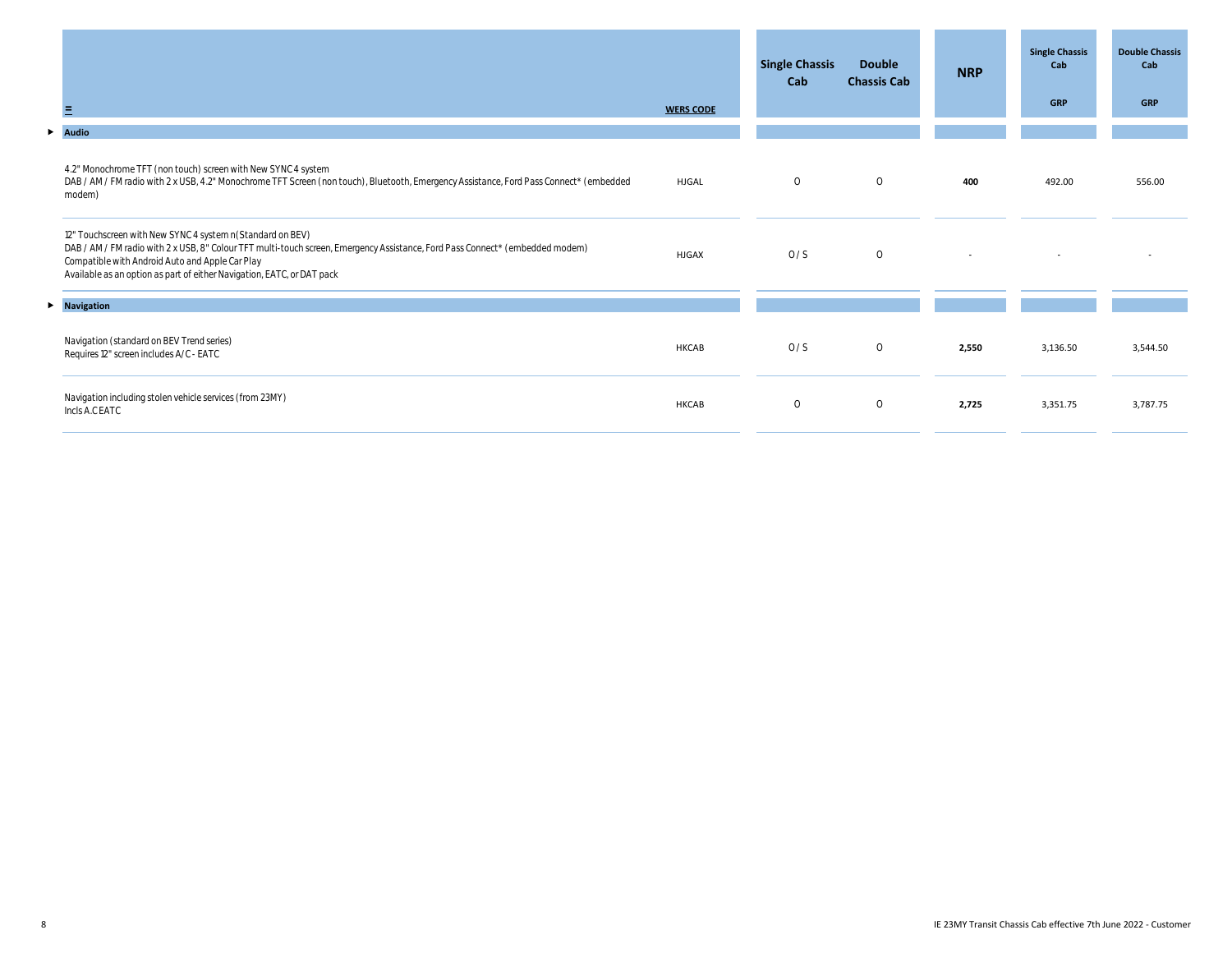|                                                                                                                                                                                                                                                                                                                                                                                                                                                                                                                                                                |                  | <b>Single Chassis</b><br>Cab | <b>Double</b><br><b>Chassis Cab</b> | <b>NRP</b> | <b>Single Chassis</b><br>Cab | <b>Double Chassis</b><br>Cab |
|----------------------------------------------------------------------------------------------------------------------------------------------------------------------------------------------------------------------------------------------------------------------------------------------------------------------------------------------------------------------------------------------------------------------------------------------------------------------------------------------------------------------------------------------------------------|------------------|------------------------------|-------------------------------------|------------|------------------------------|------------------------------|
| Ξ                                                                                                                                                                                                                                                                                                                                                                                                                                                                                                                                                              | <b>WERS CODE</b> |                              |                                     |            | <b>GRP</b>                   | <b>GRP</b>                   |
| <b>Convenience Features</b>                                                                                                                                                                                                                                                                                                                                                                                                                                                                                                                                    |                  |                              |                                     |            |                              |                              |
| <b>Acceleration Control</b>                                                                                                                                                                                                                                                                                                                                                                                                                                                                                                                                    | C7JAB            | $\Omega$                     | $\circ$                             | 65         | 79.95                        | 90.35                        |
| Front fog lamps                                                                                                                                                                                                                                                                                                                                                                                                                                                                                                                                                | <b>JBKAB</b>     | $\circ$                      | $\bigcap$                           | 165        | 202.95                       | 229.35                       |
| (Only available in High visibility pack for skeletal)                                                                                                                                                                                                                                                                                                                                                                                                                                                                                                          |                  |                              |                                     |            |                              |                              |
| <b>Driver Assistance Packs</b>                                                                                                                                                                                                                                                                                                                                                                                                                                                                                                                                 |                  |                              |                                     |            |                              |                              |
| Driver Assistance Pack #7 (standard for N2) (available on BEV and diesel N1) (Note Previous name M2/N2 Pack)-<br>Contains Quickclear (B3MAB), Automatic Windshield Wiper (CFFAE), Auto Emergency Braking System (Collision Mitigation System) (FBFAB),<br>Lane Departure Warning (HLEAC), Lane Keeping Aid (HLNAB) [except AWD Vehicles] and Automatic Headlamp Control Off (JEDAC).                                                                                                                                                                           | <b>DBCAK</b>     | $\circ$                      | $\circ$                             | 640        | 787.20                       | 889.60                       |
| Driver Assistance Pack #8 (N1)<br>Contains Quickclear windscreen (Electric Windshield Defroster) (B3MAB), Automatic Windshield Wiper (CFFAE), Auto<br>Emergency Braking System (Collision Mitigation System) (FBFAB), Cruise Control (GTDAB), Lane Departure Warning<br>(HLEAC), Lane Keeping Aid (HLNAB) [except AWD Vehicles] and Automatic Headlamp Control Off (JEDAC).                                                                                                                                                                                    | DBCAL            | $\circ$                      | $\circ$                             | 760        | 934.80                       | 1,056.40                     |
| Driver Assistance Pack #8 (N2)<br>Contains Quickclear windscreen (Electric Windshield Defroster) (B3MAB), Automatic Windshield Wiper (CFFAE), Auto<br>Emergency Braking System (Collision Mitigation System) (FBFAB), Cruise Control (GTDAB), and Automatic Headlamp<br>Control Off (JEDAC).                                                                                                                                                                                                                                                                   | DBCAL            | $\Omega$                     | $\circ$                             | 120        | 147.60                       | 166.80                       |
| Driver Assistance Package #3 (N1)<br>N1 Series --- Lane Departure Warning + Lane Keeping Aid [for FWD/RWD Vehicles] + Adaptive Cruise Control +<br><b>Collision Mitigation System</b><br>Contains Electric Windshield Defroster (B3MAB) Automatic Windshield Wiper (CFFAE) Collision Mitigation System #2 (FBFAC), Adaptive<br>Cruise Control (GTDAC), Lane Departure Warning (HLEAC), Less Blind Spot Info System (HLLAA), Lane Keeping Aid (HLNAB) except AWD<br>Vehicles                                                                                    | <b>DBCAX</b>     | $\circ$                      |                                     | 1,210      | 1,488.30                     | 1,681.90                     |
| Driver Assistance Package #3<br>N2 Series --- Adaptive Cruise Control + Collision Mitigation System><br>Contains Electric Windshield Defroster (B3MAB) Automatic Windshield Wiper (CFFAE) Collision Mitigation System #2 (FBFAC), Adaptive<br>Cruise Control (GTDAC), Lane Departure Warning (HLEAC), Less Blind Spot Info System (HLLAA), Lane Keeping Aid (HLNAB) except AWD<br>Vehicles                                                                                                                                                                     | <b>DBCAX</b>     | $\circ$                      |                                     | 450        | 553.50                       | 625.50                       |
| Driver Assistance Package #6T (N1)<br>12" Screen SYNC 4 + Automatic Air Conditioner + Navigation + Lane Departure Warning + Lane Keeping Aid [for<br>FWD/RWD Vehicles] + Intelligent Adaptive Cruise Control + Collision Mitigation System><br>Contains Automatic Air Conditioner (AC--C) Electric Windshield Defroster (B3MAB) Automatic Windshield Wiper (CFFAE), Collision Mitigation<br>System #2 (FBFAC), Intelligent Adaptive Cruise Control (GTDAX), Navigation Center (HKCAB), Lane Departure Warning (HLEAC)                                          | <b>DBCAY</b>     | $\circ$                      | $\circ$                             | 1,310      | 1,611.30                     | 1,820.90                     |
| Driver Assistance Package #6T (N2)<br>N2 Series --- 12" Screen SYNC 4 + Automatic Air Conditioner + Navigation + Intelligent Adaptive Cruise Control +<br><b>Collision Mitigation System&gt;</b><br>Contains Automatic Air Conditioner (AC--C) [Electric Windshield Defroster (B3MAB) Automatic Windshield Wiper (CFFAE) Collision<br>Mitigation System #2 (FBFAC), Intelligent Adaptive Cruise Control (GTDAX), Navigation Center (HKCAB), Lane Departure Warning (HLEAC),<br>Lane Keeping Aid (HLNAB) [except AWD Vehicles]                                  | <b>DBCAY</b>     | $\circ$                      | $\circ$                             | 670        | 824.10                       | 931.30                       |
| Driver Assistance Package #24:<br>N1 Series --- 4" Screen + Lane Departure Warning + Lane Keeping Aid [for FWD/RWD Vehicles] + Cruise Control +<br>Collision Mitigation System + SVO Rear View Camera Kit + Autolamps<br>N2 Series --- 4" Screen + Cruise Control + Collision Mitigation System + SVO Rear View Camera Kit<br>Contains Electric Windshield Defroster (B3MAB) Automatic Windshield Wiper (CFFAE) Collision Mitigation System (FBFAB), Cruise Control<br>(GTDAB), Lane Departure Warning (HLEAC), Lane Keeping Aid (HLNAB) [except AWD Vehicles] | DBCBD            | $\circ$                      |                                     | 260        | 319.80                       | 361.40                       |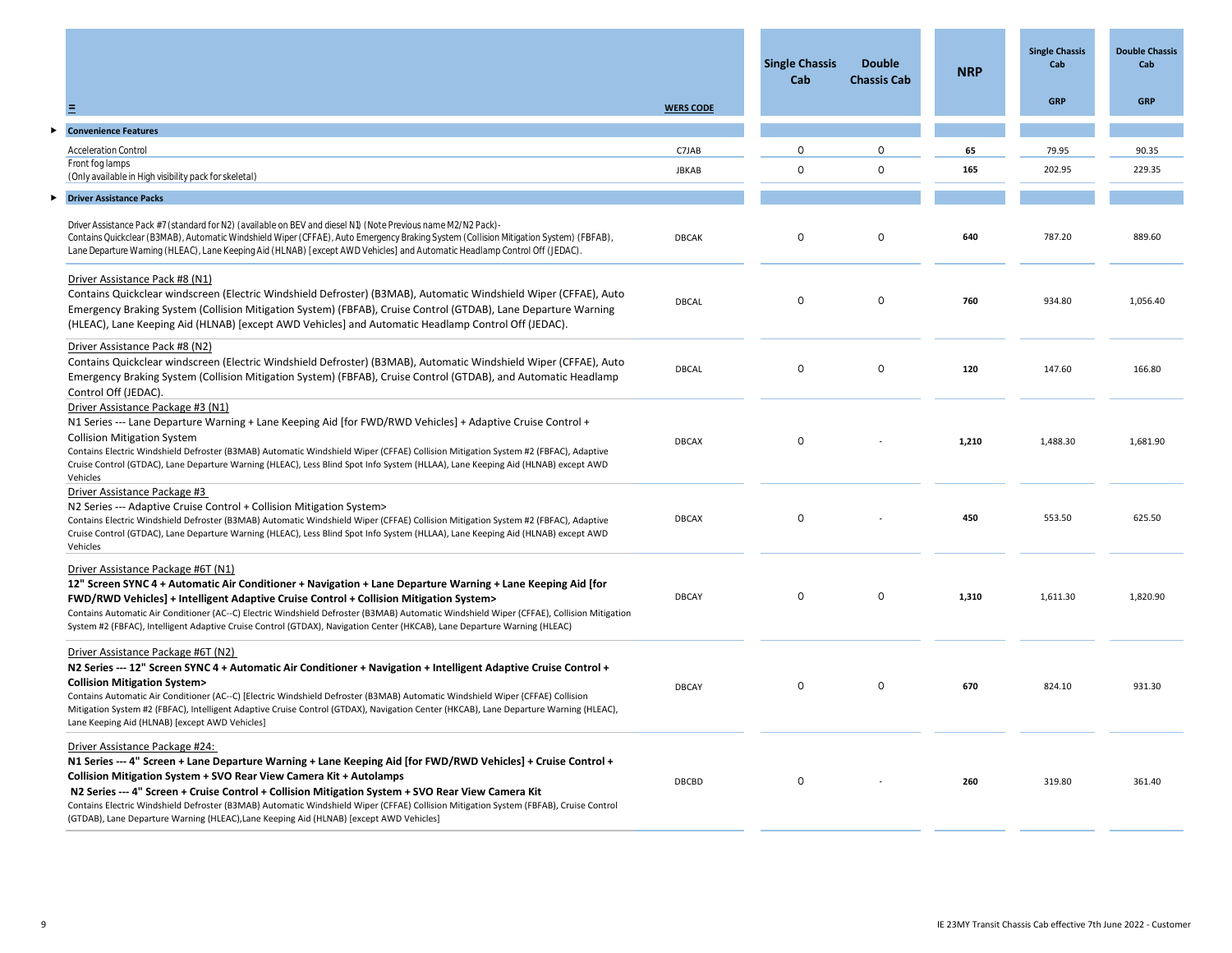|                                                                                                                                                                                                                                                                                                                                                                                                                                                                                                                                                                                                                                                |                  | <b>Single Chassis</b><br>Cab | <b>Double</b><br><b>Chassis Cab</b> | <b>NRP</b> | <b>Single Chassis</b><br>Cab | <b>Double Chassis</b><br>Cab |
|------------------------------------------------------------------------------------------------------------------------------------------------------------------------------------------------------------------------------------------------------------------------------------------------------------------------------------------------------------------------------------------------------------------------------------------------------------------------------------------------------------------------------------------------------------------------------------------------------------------------------------------------|------------------|------------------------------|-------------------------------------|------------|------------------------------|------------------------------|
| Ξ                                                                                                                                                                                                                                                                                                                                                                                                                                                                                                                                                                                                                                              | <b>WERS CODE</b> |                              |                                     |            | <b>GRP</b>                   | GRP                          |
| Driver Assistance Package #25:<br>N1 Series --- 4" Screen + Lane Departure Warning + Lane Keeping Aid [for FWD/RWD Vehicles] + Adaptive Cruise<br>Control + Collision Mitigation System + SVO Rear View Camera Kit + Autolamps<br>N2 Series --- 4" Screen + Adaptive Cruise Control + Collision Mitigation System + SVO Rear View Camera Kit<br>Contains Electric Windshield Defroster (B3MAB) Automatic Windshield Wiper (CFFAE) Collision Mitigation System #2 (FBFAC), Adaptive<br>Cruise Control (GTDAC), Lane Departure Warning (HLEAC), Lane Keeping Aid (HLNAB) [except AWD Vehicles                                                    | <b>DBCBE</b>     | $\circ$                      |                                     | 800        | 984.00                       | 1,112.00                     |
| Driver Assistance Package #26: (N1)<br>N1 Series --- 12" Screen SYNC 4 + Automatic Air Conditioner + Navigation + Lane Departure Warning + Lane Keeping<br>Aid [for FWD/RWD Vehicles] + Intelligent Adaptive Cruise Control + Collision Mitigation System + SVO Rear View<br>Camera Kit + Autolamps><br>Contains Automatic Air Conditioner (AC--C) Electric Windshield Defroster (B3MAB) Automatic Windshield Wiper (CFFAE), Collision Mitigation<br>System #2 (FBFAC), Intelligent Adaptive Cruise Control (GTDAX), Navigation Center (HKCAB), Lane Departure Warning (HLEAC), Lane Keeping<br>Aid (HLNAB) [except AWD Vehicles]              | DBCBF            | $\circ$                      |                                     | 1,800      | 2,214.00                     | 2,502.00                     |
| Driver Assistance Package #26: (BEV Trend only)<br>N1 Series --- 12" Screen SYNC 4 + Automatic Air Conditioner + Navigation + Lane Departure Warning + Lane Keeping<br>Aid [for FWD/RWD Vehicles] + Intelligent Adaptive Cruise Control + Collision Mitigation System + SVO Rear View<br>Camera Kit + Autolamps><br>Contains Automatic Air Conditioner (AC--C) Electric Windshield Defroster (B3MAB) [Automatic Windshield Wiper (CFFAE), Collision<br>Mitigation System #2 (FBFAC), Intelligent Adaptive Cruise Control (GTDAX), Navigation Center (HKCAB), Lane Departure Warning (HLEAC),<br>Lane Keeping Aid (HLNAB) [except AWD Vehicles] | DBCBF            | $\circ$                      |                                     | 1,040      | 1,279.20                     | 1,445.60                     |
| Driver Assistance Package #26: (N2)<br>N2 Series --- 12" Screen SYNC 4 + Automatic Air Conditioner + Navigation + Intelligent Adaptive Cruise Control +<br><b>Collision Mitigation System + SVO Rear View Camera Kit</b><br>Contains Automatic Air Conditioner (AC--C) Electric Windshield Defroster (B3MAB) Automatic Windshield Wiper (CFFAE), Collision Mitigation<br>System #2 (FBFAC), Intelligent Adaptive Cruise Control (GTDAX), Navigation Center (HKCAB), Lane Departure Warning (HLEAC), Lane Keeping<br>Aid (HLNAB) [except AWD Vehicles]                                                                                          | <b>DBCBF</b>     | $\circ$                      | $\circ$                             | 1,160      | 1,426.80                     | 1,612.40                     |
| <b>Safety</b>                                                                                                                                                                                                                                                                                                                                                                                                                                                                                                                                                                                                                                  |                  |                              |                                     |            |                              |                              |
| Passenger Air Bag<br>(Includes passenger Airbag Deactivation Switch, see seat packs)                                                                                                                                                                                                                                                                                                                                                                                                                                                                                                                                                           | CPHAB            | $\square/0$                  | $\square$ /0                        | 245        | 301.35                       | 340.55                       |
| First aid kit                                                                                                                                                                                                                                                                                                                                                                                                                                                                                                                                                                                                                                  | AHQAB            | $\circ$                      | $\circ$                             | 25         | 30.75                        | 34.75                        |
| Fire Extinguisher Fixings                                                                                                                                                                                                                                                                                                                                                                                                                                                                                                                                                                                                                      | AHCAB            | $\circ$                      | $\circ$                             | 65         | 79.87                        | 90.26                        |
| Tyre Pressure Monitoring System (TPMS)<br>Not available for DRW's                                                                                                                                                                                                                                                                                                                                                                                                                                                                                                                                                                              | D19AC            | $\circ$                      | $\circ$                             | 85         | 104.55                       | 118.15                       |
| <b>Security</b><br>Perimeter Alarm                                                                                                                                                                                                                                                                                                                                                                                                                                                                                                                                                                                                             | HNAAD            | <sub>S</sub>                 | $\mathsf{S}$                        | 165        | 202.95                       | 229.35                       |
| Thatcham Category 1 Alarm - includes 2nd Remote Key                                                                                                                                                                                                                                                                                                                                                                                                                                                                                                                                                                                            | HNAAG            | S                            | $\mathsf S$                         | 85         | 104.55                       | 118.15                       |
| 2nd Remote Key                                                                                                                                                                                                                                                                                                                                                                                                                                                                                                                                                                                                                                 | CBFAJ            | $\circ$                      | $\circ$                             | 45         | 55.35                        | 62.55                        |
| Fleet Key (extra plain key)                                                                                                                                                                                                                                                                                                                                                                                                                                                                                                                                                                                                                    | CATAB            | $\circ$                      | $\circ$                             | 10         | 12.30                        | 13.90                        |
| Configurable locking 3<br>Independent drivers door configured unlocking                                                                                                                                                                                                                                                                                                                                                                                                                                                                                                                                                                        | CB4AD            | $\circ$                      | $\circ$                             | 85         | 104.55                       | 118.15                       |
| Configurable locking 7<br>Courier configured unlocking with auto slam lock                                                                                                                                                                                                                                                                                                                                                                                                                                                                                                                                                                     | CB4AH            | $\circ$                      | $\circ$                             | 45         | 55.35                        | 62.55                        |
| Two stage unlocking with slam locking<br>Allows the vehicle to be locked while a door is still open. If the door is then shut the door remains locked.                                                                                                                                                                                                                                                                                                                                                                                                                                                                                         | CBCAE            | $\circ$                      | $\bigcirc$                          | 225        | 276.75                       | 312.75                       |
| <b>TVL Antipick Replock</b>                                                                                                                                                                                                                                                                                                                                                                                                                                                                                                                                                                                                                    | AAKBA            | $\circ$                      | $\circ$                             | 245        | 301.35                       | 340.55                       |
| Single door locking (instead of double door locking)                                                                                                                                                                                                                                                                                                                                                                                                                                                                                                                                                                                           | CBAAB            | $\circ$                      | $\Omega$                            | (10)       | (12.30)                      | (13.90)                      |

 $\blacktriangleright$ 

 $\blacktriangleright$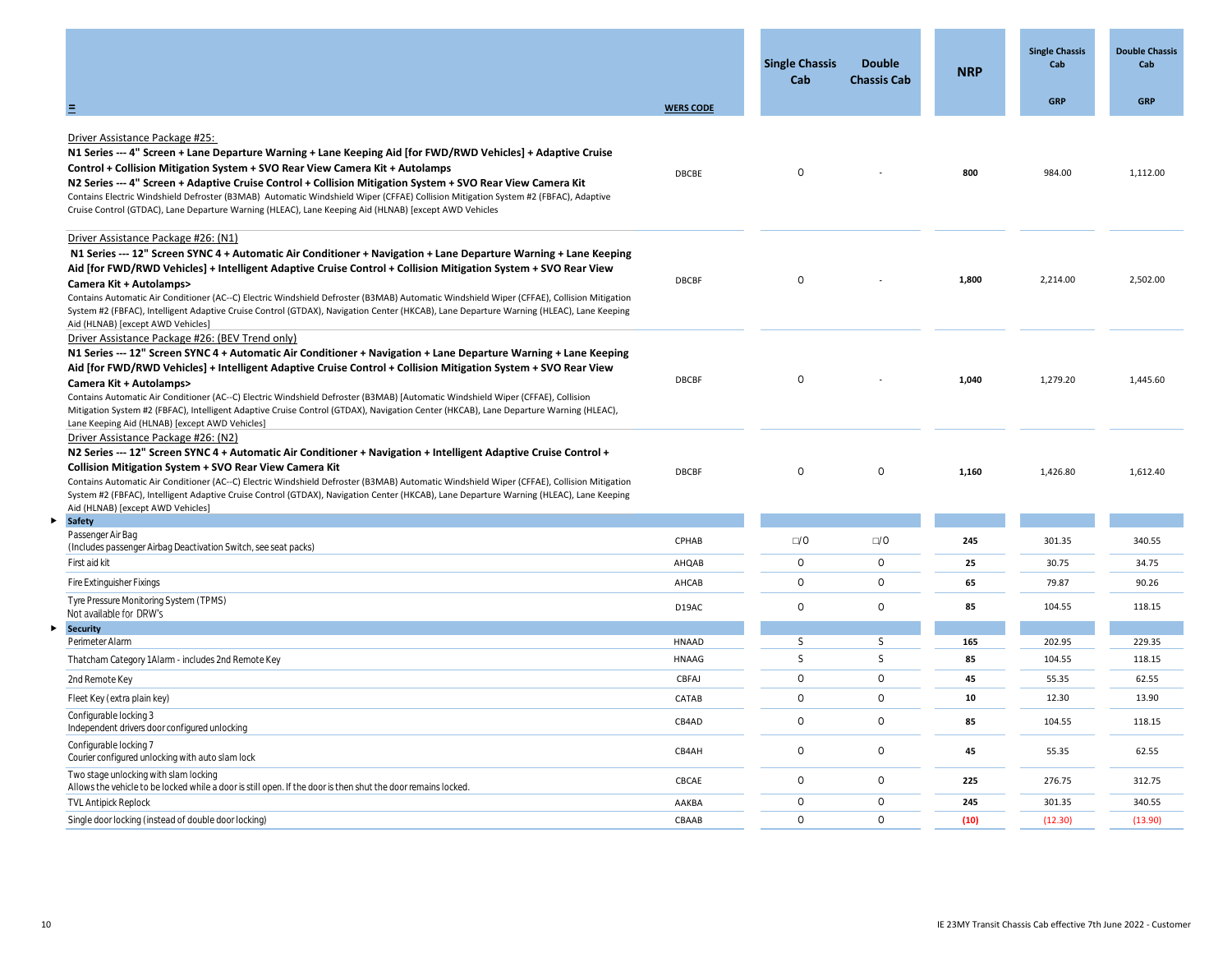|                                                                                                                                                                                                                                                          |                  | <b>Single Chassis</b><br>Cab | <b>Double</b><br><b>Chassis Cab</b> | <b>NRP</b>   | <b>Single Chassis</b><br>Cab | <b>Double Chassis</b><br>Cab |
|----------------------------------------------------------------------------------------------------------------------------------------------------------------------------------------------------------------------------------------------------------|------------------|------------------------------|-------------------------------------|--------------|------------------------------|------------------------------|
|                                                                                                                                                                                                                                                          | <b>WERS CODE</b> |                              |                                     |              | <b>GRP</b>                   | <b>GRP</b>                   |
|                                                                                                                                                                                                                                                          |                  |                              |                                     |              |                              |                              |
| Seat Pack 2 - Vinyl seat trim - Dark Palazzo Grey<br>4 way driver seat (fore/aft, recline, up/down, tilt)<br>Dual passenger seat, with lift up seat cushion                                                                                              | <b>BVFAC</b>     | $\circ$                      | $\circ$                             | 110          | 135.30                       | 152.90                       |
| Seat Pack 4 - Quadrant City in Dark Palazzo Grey<br>4 way driver seat (fore/aft, recline, up/down, tilt)<br>Dual passenger seat, with lift up seat cushion                                                                                               | <b>BVFAE</b>     | <sub>S</sub>                 | $\mathsf S$                         | $\mathbf{o}$ | 0.00                         | 0.00                         |
| Seat Pack 7 - Quadrant City in Dark Palazzo Grey<br>4 way driver seat (fore/aft, recline, up/down, tilt) plus driver's lumbar adjustment<br>Dual passenger seat, with lift up seat cushion                                                               | BVFAH.           | $\circ$                      | $\circ$                             | 25           | 30.75                        | 34.75                        |
| Seat Pack 9 - Quadrant City in Dark Palazzo Grey<br>4 way heated driver seat (fore/aft, recline, up/down, tilt) plus driver's lumbar adjustment<br>Dual passenger seat heated (outer) with lift up seat cushion                                          | <b>BVFAK</b>     | $\circ$                      | $\circ$                             | 85           | 104.55                       | 118.15                       |
| Seat Pack 11 - Quadrant City in Dark Palazzo Grey<br>4 way heated driver seat (fore/aft, recline, up/down, tilt) plus driver's lumbar adjustment<br>Dual passenger seat heated (outer) with lift up seat cushion<br>Curtain airbags and passenger airbag | <b>BVFAM</b>     | $\circ$                      | $\circ$                             | 365          | 448.95                       | 507.35                       |
| Seat Pack 15 - (Standard on BEV Trend) Capitol City in Ebony<br>4 way heated driver seat (fore/aft, recline, up/down, tilt) plus driver's lumbar adjustment<br>Dual passenger seat heated (outer) with lift up seat cushion                              | <b>BVFAR</b>     | $-\frac{1}{s}$               |                                     |              |                              |                              |
|                                                                                                                                                                                                                                                          |                  |                              |                                     |              |                              |                              |
| Seat Pack 3 - Quadrant City in Dark Palazzo Grey<br>4 way driver seat (fore/aft, recline, up/down, tilt)<br>Single passenger seat (fore/aft)                                                                                                             | <b>BVFAD</b>     | $\circ$                      | $\circ$                             | 10           | 12.30                        | 13.90                        |
| Seat Pack 8 - Quadrant City in Dark Palazzo Grey<br>4 way heated driver seat (fore/aft, recline, up/down, tilt) plus driver's lumbar adjustment<br>4 way heated passenger seat (fore/aft)                                                                | <b>BVFAJ</b>     | $\circ$                      | $\circ$                             | 85           | 104.55                       | 118.15                       |
| Seat Pack 10 - Quadrant City in Dark Palazzo Grey<br>4 way heated driver seat (fore/aft, recline, up/down, tilt) plus driver's lumbar adjustment<br>4 way heated passenger seat<br>Curtain airbags and passenger airbag                                  | <b>BVFAL</b>     | $\circ$                      | $\circ$                             | 325          | 399.75                       | 451.75                       |
|                                                                                                                                                                                                                                                          |                  |                              |                                     |              |                              |                              |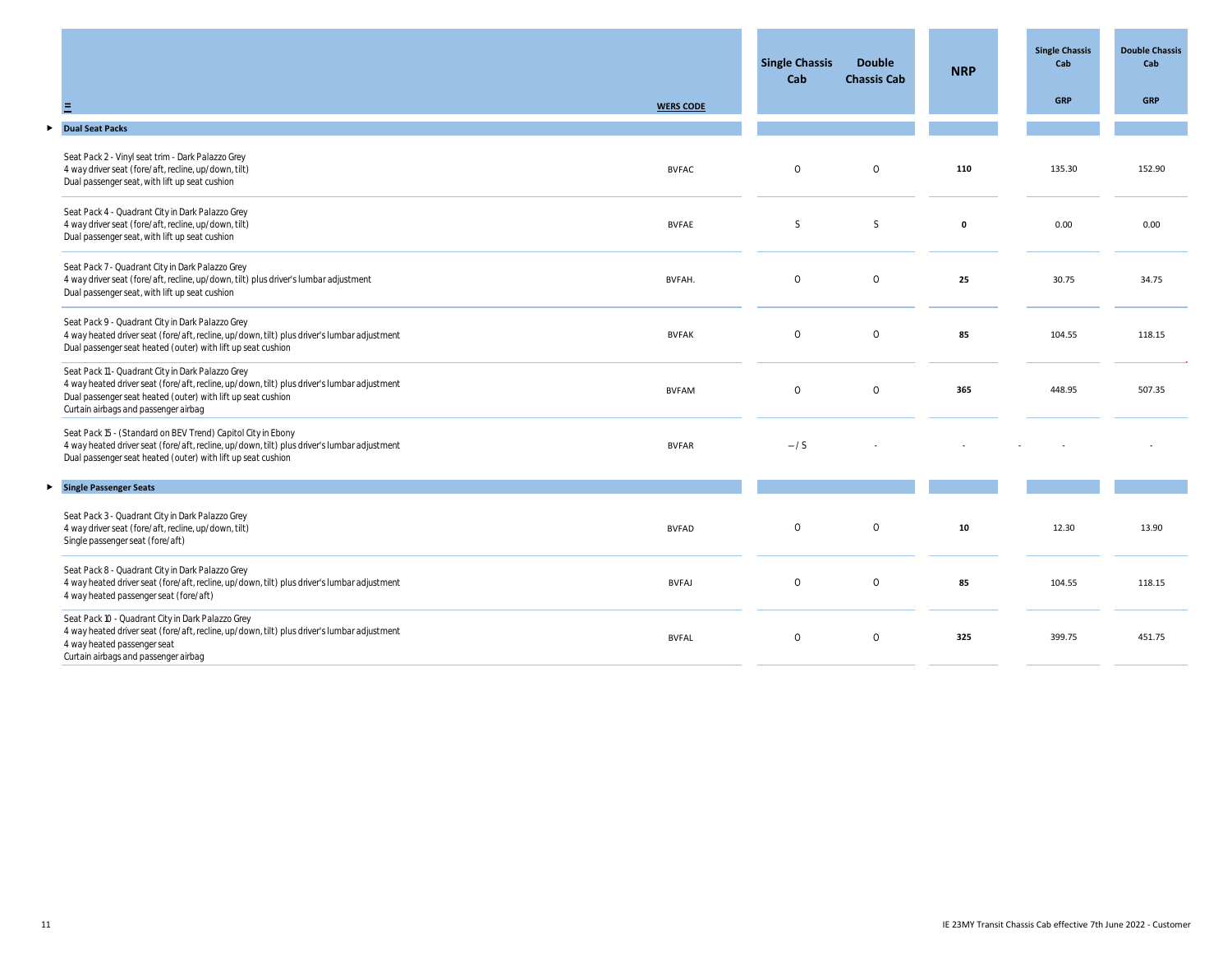|                                                                                                                                                                                                                                                                                                                                                                                                                                                                                                                                                                                              |                   |                  | <b>Single Chassis</b><br>Cab | <b>Double</b><br><b>Chassis Cab</b> | <b>NRP</b> | <b>Single Chassis</b><br>Cab | <b>Double Chassis</b><br>Cab |
|----------------------------------------------------------------------------------------------------------------------------------------------------------------------------------------------------------------------------------------------------------------------------------------------------------------------------------------------------------------------------------------------------------------------------------------------------------------------------------------------------------------------------------------------------------------------------------------------|-------------------|------------------|------------------------------|-------------------------------------|------------|------------------------------|------------------------------|
| Ξ                                                                                                                                                                                                                                                                                                                                                                                                                                                                                                                                                                                            | <b>SVO</b>        | <b>WERS CODE</b> |                              |                                     |            | <b>GRP</b>                   | <b>GRP</b>                   |
| <b>SVO Options</b>                                                                                                                                                                                                                                                                                                                                                                                                                                                                                                                                                                           |                   |                  |                              |                                     |            |                              |                              |
| Seat Pack 3 - Orange Seat Belts - Single Passenger Seat<br>· 8 way driver seat (fore/aft, recline, up/down, tilt) with armrest<br>· 4 way single passenger seat (fore/aft, recline)                                                                                                                                                                                                                                                                                                                                                                                                          | A305              | <b>BVFDC</b>     | 0                            | $\circ$                             | 10         | 12.30                        | 13.90                        |
| Seat Pack 4 - Orange Seat Belts - Dual Passenger Seat<br>· 8 way driver seat (fore/aft, recline, up/down, tilt) with armrest<br>· Fixed dual passenger seat                                                                                                                                                                                                                                                                                                                                                                                                                                  | A306              | <b>BVFDD</b>     | $\circ$                      | $\circ$                             | 10         | 12.30                        | 13.90                        |
| Programmable Battery Guard (Not available on BEV)<br>Not compatible with outboard handbrakes.                                                                                                                                                                                                                                                                                                                                                                                                                                                                                                | A540              | <b>JZAAC</b>     | $\circ$                      | $\circ$                             | 165        | 202.95                       | 229.35                       |
| Auxiliary Fuse Panel.<br>Also included in A606 Twin Beacon Prep pack, A608 Ehanced Interface Pack.                                                                                                                                                                                                                                                                                                                                                                                                                                                                                           | A526              | <b>JZGAB</b>     | $\circ$                      | $\circ$                             | 65         | 79.95                        | 90.35                        |
| Twin Beacon Preparation Pack<br>Includes Auxiliary fuse panel A526.                                                                                                                                                                                                                                                                                                                                                                                                                                                                                                                          | A606              | <b>JZFAC</b>     | $\circ$                      | $\circ$                             | 105        | 129.15                       | 145.95                       |
| L2 & L3 wheelbases with 4 side marker lights                                                                                                                                                                                                                                                                                                                                                                                                                                                                                                                                                 | A560              | <b>JDCAH</b>     | $\circ$                      | $\circ$                             | 35         | 43.05                        | 48.65                        |
| L4 wheelbase with 6 side marker lights                                                                                                                                                                                                                                                                                                                                                                                                                                                                                                                                                       | A560              | <b>JDCAH</b>     | $\circ$                      | $\circ$                             | 50         | 61.50                        | 69.50                        |
| SVO - High Spec Interface Connector + Single DIN Switch Pack 1 (JZDAE + JZFAC)                                                                                                                                                                                                                                                                                                                                                                                                                                                                                                               |                   | <b>JZDAE</b>     | $\circ$                      | $\circ$                             | 350        | 430.50                       | 486.50                       |
| Ambulance Donor Pack C.<br>90KPH Engine Governor, Fixed Rear Window, Twin H7 AGM Batteries, TPMS, Rear auxillary power point, removed side panel trim, Heavy Duty<br>Alternator, Enhanced interface connector, Auxillary fuse panel, beacon prep pack, front passenger airbag.                                                                                                                                                                                                                                                                                                               | A1                | AALEB            | $\circ$                      | $\circ$                             | 610        | 750.30                       | 847.90                       |
| Ambulance Donor Pack A. (350/470 L/EL GVM) Includes:<br>Enhanced Interface Connector, Heavy Duty Alternator, Auxiliary Fuse Panel, Removed compartment trim panel, Removed cargo stowage rails,<br>Removed load area protection kit, Power Door Lock, Front Passenger Airbag, Rear View Camera, Vent System with blower, Rear Auxiliary Power<br>Point, H8 AGM Deep Cycle Battery, Thatcham™ Category 1 Lock, Front Manual Air Conditioning                                                                                                                                                  | Y <sub>2</sub>    | AALCN            | $\circ$                      | $\circ$                             | 1,545      | 1,900.35                     | 2,147.55                     |
| Engine RPM Controller                                                                                                                                                                                                                                                                                                                                                                                                                                                                                                                                                                        | A003              | <b>DCNAB</b>     | $\circ$                      | $\circ$                             | 45         | 55.35                        | 62.55                        |
| DPF Manual Regeneration                                                                                                                                                                                                                                                                                                                                                                                                                                                                                                                                                                      | A660              | A6YAB            | $\circ$                      | $\circ$                             | 85         | 104.55                       | 118.15                       |
| Less Passenger Seat                                                                                                                                                                                                                                                                                                                                                                                                                                                                                                                                                                          | A304              | <b>BVFDL</b>     | $\circ$                      | $\circ$                             | 0          | 0.00                         | 0.00                         |
| Double Cab Utility Area (RWD and FWD Models)<br>Delete rear crew seat and windowless rear crew doors.<br>(Does not include bulkhead or flooring which if required can be provided by a convertor at extra charge).                                                                                                                                                                                                                                                                                                                                                                           | A989              | AALDI            |                              | $\circ$                             | (80)       | (98.40)                      | (111.20)                     |
| Trailer tow electrics: (L1, L2, L3, L4 and L5 Models)<br>Includes trailer tow electrics with 13 pin connector but no tow bar, to enable customers to fit their own bespoke towbar whilst maintaining integrity<br>and security of the OE wiring system including alarm function (where Cat 1 alarm fitted) and trailer sway control                                                                                                                                                                                                                                                          | A055              | C1DAD            | $\circ$                      | $\circ$                             | 85         | 104.55                       | 118.15                       |
| AGM Deep Cycle Battery (single 95Ah H8 AGM battery) (available on ICE and BEV Leader DCC/Skeletal)<br>Not available when specified with 230V 400W 3-pin power converter. Not available with OSS Tipper/Luton conversions as these include twin AGM<br>batteries.                                                                                                                                                                                                                                                                                                                             | A739              | HTABG            | 0                            |                                     | 130        | 159.90                       | 180.70                       |
| Extra Heavy Duty Alternator<br>(Standard on FWD, Optional on RWD/AWD)                                                                                                                                                                                                                                                                                                                                                                                                                                                                                                                        | Regular<br>option | HUAAD            | $\circ$                      | $\circ$                             | 45         | 55.35                        | 62.55                        |
| REFRIGERATION UNIT PREP PACK<br>The Refrigeration Unit Preparation Pack provides modified vehicle wiring (group of harnesses) for conversions enabling bespoke refrigeration<br>conversions. Includes: Single H8 AGM Battery (A739) and Transit Chassis Side Lamp Pack (A560 on Chassis Cab only)<br>Can't be ordered with OSS bodies, Spare Wheel (removes the spare wheel) Enhanced Interface (A608), Auxiliary fuse panel (A526), programmable<br>interface moduel or any seat pack but Seat pack other than Seat pack 3, or SVO seat pack 11.<br>Note: Not currently available with mHEV | FV                | AALFV            | $\circ$                      |                                     | 30         | 36.90                        | 41.70                        |

 $\blacktriangleright$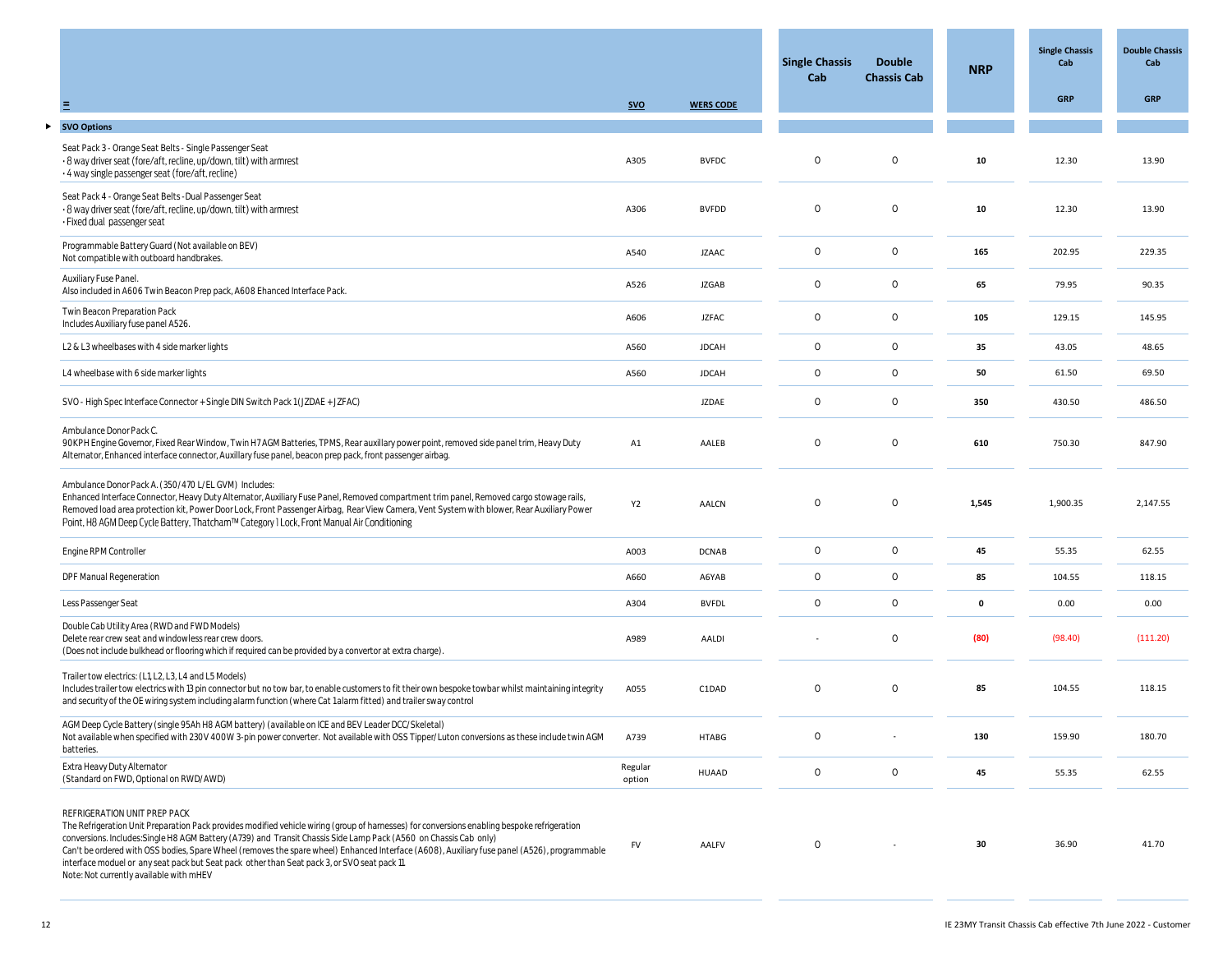|                                                                                                                                                                                                                                                                                                                                         |                   |                  | <b>Single Chassis</b><br>Cab | <b>Double</b><br><b>Chassis Cab</b> | <b>NRP</b> | <b>Single Chassis</b><br>Cab<br><b>GRP</b> | <b>Double Chassis</b><br>Cab<br><b>GRP</b> |
|-----------------------------------------------------------------------------------------------------------------------------------------------------------------------------------------------------------------------------------------------------------------------------------------------------------------------------------------|-------------------|------------------|------------------------------|-------------------------------------|------------|--------------------------------------------|--------------------------------------------|
| Ξ                                                                                                                                                                                                                                                                                                                                       | <b>SVO</b>        | <b>WERS CODE</b> |                              |                                     |            |                                            |                                            |
| Touchscreen Control (available on BEV)<br>Screen packaged in the rear view mirror fixing. Contains: AutoFord Programmable battery guard control (battery guard not included) real time<br>vehicle data.                                                                                                                                 | A636              | <b>JZFAG</b>     | $\circ$                      | $\circ$                             | 325        | 399.75                                     | 451.75                                     |
| SVO Wiring Harnesses (Utility Vehicle Prep Pack) (available on BEV)                                                                                                                                                                                                                                                                     | A607              | <b>JZDAB</b>     | $\circ$                      | $\circ$                             | 225        | 276.75                                     | 312.75                                     |
| Outboard Handbrake                                                                                                                                                                                                                                                                                                                      | Regular<br>option | FAJAF            | $\sim$                       | $\sim$                              | 105        | 129.15                                     | 145.95                                     |
| Converter High Power Supply System-ideal for Refrigeration, Emergency Service and Maintenance vehicles. Includes a number of RPO & SVO<br>options into a single pack:<br>- AGM batteries, 2 x AGM H8 95ah 850CCA (SVO A738)<br>· RPM engine control (SVO A003)<br>· Programmable Battery Guard (SVO A540)<br>(Manual Transmission Only) | A550              | <b>JZXAC</b>     | $\circ$                      | $\circ$                             | 450        | 553.50                                     | 625.50                                     |
| Lightweight Chassis Cab Donor (requires 350 series on Single Chassis Cab)<br>Includes Marketing Design Wheel Pack #1 (AGGAB). Deleting Less Interior Rear View Mirror (BSBAA), Spare Wheel (D17AA), Dual Rear Wheel Pack<br>(J4VAA), Trailor Tow Attachments (C1DAA), 6.5 x 16" Alloy Wheel (D2XD7)                                     | LCA1              | AALA1            | $\circ$                      | $\sim$                              | 875        | 1,076.25                                   | 1,216.25                                   |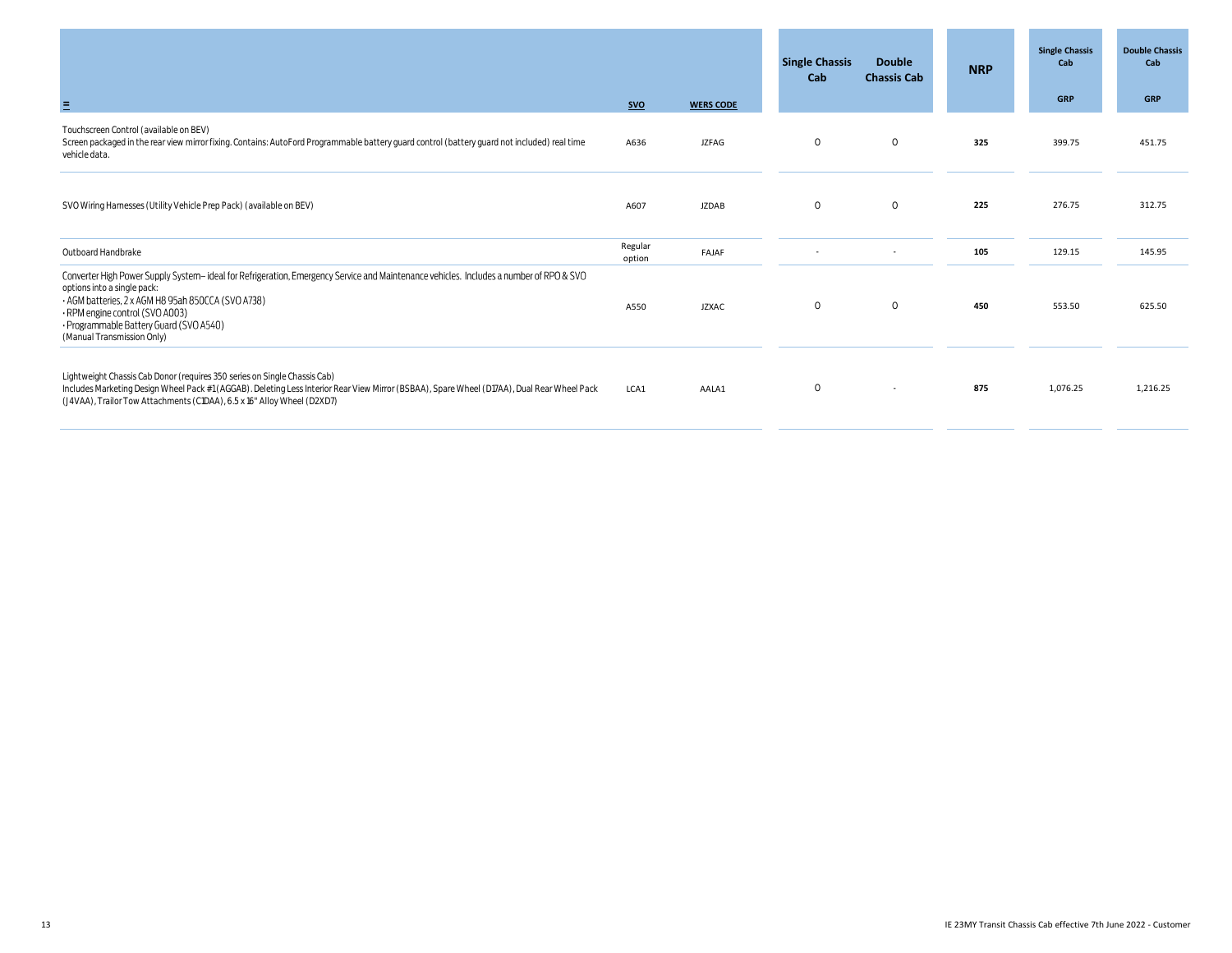|   |                             |                                                                                                                                                                                                                                                                                                                       |                  | Van         |             | <b>NRP</b>  | <b>Single</b><br><b>Chassis</b><br>Cab | <b>Double</b><br><b>Chassis</b><br>Cab |
|---|-----------------------------|-----------------------------------------------------------------------------------------------------------------------------------------------------------------------------------------------------------------------------------------------------------------------------------------------------------------------|------------------|-------------|-------------|-------------|----------------------------------------|----------------------------------------|
|   | Ξ                           |                                                                                                                                                                                                                                                                                                                       |                  | <b>SCC</b>  | <b>DCC</b>  |             | <b>GRP</b>                             | <b>GRP</b>                             |
| ▶ | <b>CONVENIENCE FEATURES</b> |                                                                                                                                                                                                                                                                                                                       | <b>WERS CODE</b> |             |             |             |                                        |                                        |
|   |                             | Ebony                                                                                                                                                                                                                                                                                                                 | 3KPZH            | S           | S           | $\pmb{0}$   | 0.00                                   | 0.00                                   |
|   |                             | Vinyl (See Seat Packs                                                                                                                                                                                                                                                                                                 | <b>BVFAC</b>     | $\mathsf O$ | O           | 110         | 135.30                                 | 149.93                                 |
|   | <b>PAINT COLOURS</b>        | <b>Solid Paint Colours:</b>                                                                                                                                                                                                                                                                                           |                  |             |             |             |                                        |                                        |
|   |                             | Frozen White                                                                                                                                                                                                                                                                                                          | PN3GZ            | $\mathsf S$ | $\mathsf S$ | $\mathbf 0$ | 0.00                                   | 0.00                                   |
|   |                             | Race Red                                                                                                                                                                                                                                                                                                              | PN4A7            | $\mathsf O$ | $\mathsf O$ | $\pmb{0}$   | 0.00                                   | 0.00                                   |
|   |                             | <b>Blazer Blue</b>                                                                                                                                                                                                                                                                                                    | PN3JV            | $\mathsf O$ | $\mathsf O$ | $\pmb{0}$   | 0.00                                   | 0.00                                   |
|   |                             | <b>Metallic Paint Colours</b>                                                                                                                                                                                                                                                                                         |                  |             |             |             |                                        |                                        |
|   |                             | Diffused Silver                                                                                                                                                                                                                                                                                                       | PN4FW            | $\mathsf O$ | $\mathsf O$ | 975         | 1,199.25                               | 1,328.93                               |
|   |                             | Magnetic                                                                                                                                                                                                                                                                                                              | PN4DQ            | $\mathsf O$ | $\mathsf O$ | 975         | 1,199.25                               | 1,328.93                               |
|   |                             | Moondust Silver                                                                                                                                                                                                                                                                                                       | PNZJB            | $\mathsf O$ | $\mathsf O$ | 975         | 1,199.25                               | 1,328.93                               |
|   |                             | Chrome Blue                                                                                                                                                                                                                                                                                                           | PN4FT            | $\mathsf O$ | O           | 975         | 1,199.25                               | 1,328.93                               |
|   |                             | Agate Black                                                                                                                                                                                                                                                                                                           | PN4DQ            | $\mathsf O$ | O           | 975         | 1,199.25                               | 1,328.93                               |
|   |                             | Grey Matter (premium non metallic paint)                                                                                                                                                                                                                                                                              | PN4EG            | $\circ$     | O           | 975         | 1,199.25                               | 1,328.93                               |
|   |                             | <b>Special Vehicle Option Paint</b>                                                                                                                                                                                                                                                                                   |                  |             |             |             |                                        |                                        |
|   |                             | Special Paint, a range of solid colours available. Consult your Transit Dealer for more information.<br>SVO paint suffix must be entered at the time of ordering. SVO paint comes with black (plastic self coloured) bumpers, body side<br>mouldings, mirror housings and door handles.  Also comes with Steel Wheels |                  | O           | $\mathsf O$ | 975         | 1,199.25                               | 1,328.93                               |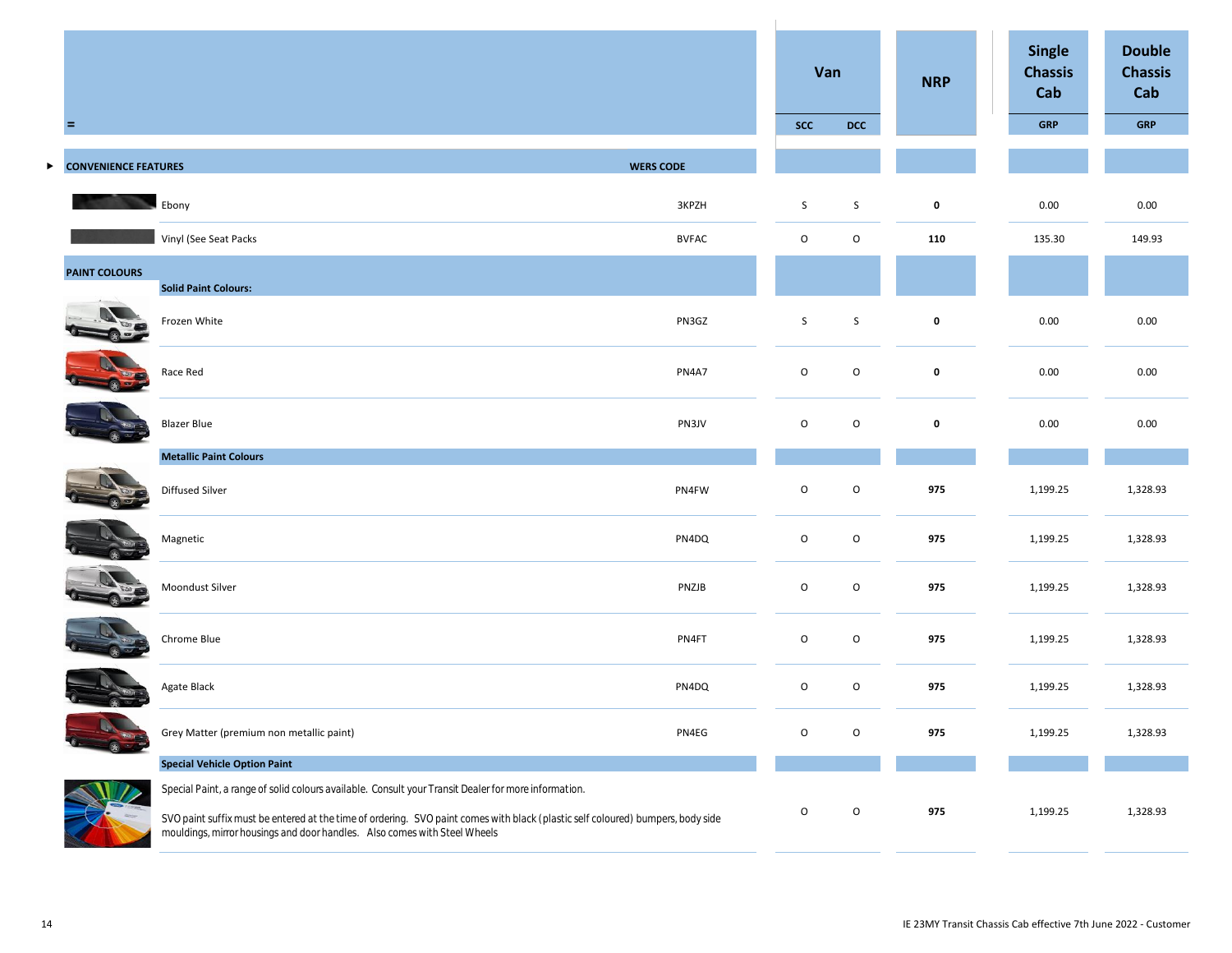### **ACCESSORIES**

| <b>Dealer Supplied Accessories</b>                                                   | Part<br>Number | Recommended<br><b>Retail Price</b><br>(excl. VAT) | <b>Dealer Supplied Accessories</b>                                                                   | Part<br>Number | Recommended<br><b>Retail Price</b><br>(excl. VAT) |
|--------------------------------------------------------------------------------------|----------------|---------------------------------------------------|------------------------------------------------------------------------------------------------------|----------------|---------------------------------------------------|
| Transportation                                                                       |                |                                                   |                                                                                                      |                |                                                   |
| Brink® Fixed Tow Bar                                                                 | 2111287        | €311.67                                           | Brink® E Kit 13 Pin - 2.0 Diesel engines - without tow bar pre wiring pack                           | 2051508        | €218.48                                           |
| Protection                                                                           |                |                                                   |                                                                                                      |                |                                                   |
| HDD Seat Cover, driver seat, black, airbag compatible - manual seat                  | 2457381        | €59.25                                            | HDD Seat Cover, dual passenger seat, black                                                           | 2457393        | €91.94                                            |
| HDD Seat Cover, rear quad seats - Double Cab                                         | 2326852        | €119.35                                           | Rubber Floor Mats, front seats - Manual Transmission - with single passenger seat                    | 2047028        | €45.96                                            |
| Rubber Floor Mats, front seats - Automatic Transmission - with single passenger seat | 2113371        | €47.67                                            | Rubber Floor Mats, front seats - Manual Transmission - with dual passenger seat                      | 2047030        | €45.96                                            |
| Rubber Floor Mats, front seats - Automatic Transmission - with dual passenger seat   | 2113381        | €47.67                                            | Splash Shield for Metal Undershield                                                                  | 2175761        | €124.65                                           |
|                                                                                      |                |                                                   | Protection shield, behind front seats, between front passengers and between rear passengers - Double | 2507780        |                                                   |
| Metal Undershield for engine and transmission, requires Splash Shield - FWD - 2.0L   | 2322055        | €206.00                                           | Chassis Cab                                                                                          |                | €170.84                                           |
| Comfort                                                                              |                |                                                   |                                                                                                      |                |                                                   |
| ClimAir® Wind deflector, transparent                                                 | 2104599        | €54.40                                            | ClimAir® Wind deflector, black                                                                       | 1856561        | €54.40                                            |
| Bosch Reverse Audible Warning Device                                                 | 1713304        | €64.53                                            | Xvision Parking Distance Sensors, front, fitment included                                            | 1935219        | €324.39                                           |
| Xvision Parking Distance Sensors, rear, fitment included                             | 1876560        | €283.74                                           | Garmin Dashcam 66W, HD, Wi-Fi, GPS, 180' wide angle view                                             | 2489135        | €206.67                                           |
| Wheels                                                                               |                |                                                   |                                                                                                      |                |                                                   |
| 16" Alloy Wheel, L2 and L3, in combination with steering limiter <sup>1</sup>        | 1842987        | €232.37                                           | Steering rack limiter                                                                                | 1778540        | €55.03                                            |
| <b>Safety and Security</b>                                                           |                |                                                   |                                                                                                      |                |                                                   |
| Ford First Aid Pack, with Velcro strip                                               | 1882990        | €8.61                                             | Ford Premium Safety Pack, with First Aid Kit, Warning Triangle, Hi-Visibility Vest and Gloves        | 1872753        | €21.54                                            |
| Hi-Visibility Vest, Yellow                                                           | 1871128        | €2.56                                             | Warning Triangle <sup>2</sup>                                                                        | 1460220        | €5.09                                             |
| Electrification                                                                      |                |                                                   |                                                                                                      |                |                                                   |
| Ford Connected Wall Box                                                              | 2576293        | €578.86                                           | Ford Public Charging Cable, 6m                                                                       | 2493185        | €324.68                                           |
| Ford Public Charging Cable, 8m                                                       | 2493189        | €354.42                                           | Cable Bag For Ford Public Charging Cable                                                             | 2495739        | €14.46                                            |
| DiniTech* NRGkick Battery Charging Device, standard kit - 5 metres                   | 2483502        | €1,086.25                                         | DiniTech* NRGkick Smart Attachment Set                                                               | 2484137        | €206.54                                           |

 $1$ Single alloy wheel, price excludes Centre Cap, Wheel Nuts, Tyre and fitting <sup>2</sup> Item is non-Ford branded from an approved supplier

For any more information about any of the included Ford Accessories, or to view a full range of Ford Accessories visit www.ford-accessories.ie

This price list shows both original Ford accessories as well as a range of carefully selected products from third party suppliers, identified under that third party supplier's brand name.<br>Fitment of accessories may have an

Prices do not include fitting unless otherwise stated. Please refer to your Ford Dealer for fitted prices.